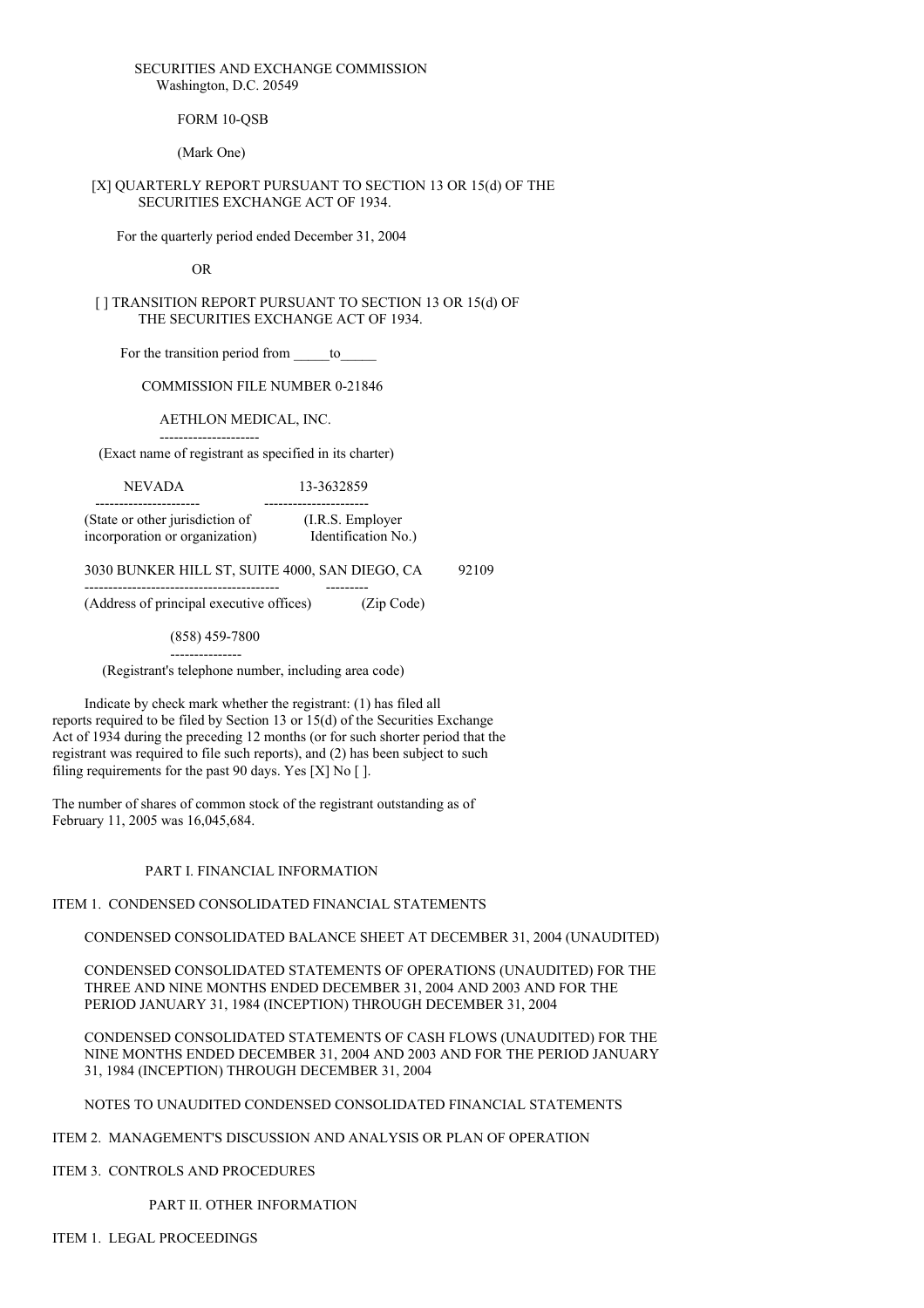# ITEM 2. UNREGISTERED SALES OF EQUITY SECURITIES AND USE OF PROCEEDS

# ITEM 3. DEFAULTS UPON SENIOR SECURITIES

# ITEM 4. SUBMISSION OF MATTERS TO A VOTE OF SECURITY HOLDERS

### ITEM 5. OTHER INFORMATION

ITEM 6. EXHIBITS

 $\overline{2}$ 

# PART I. FINANCIAL INFORMATION

# ITEM 1. CONDENSED CONSOLIDATED FINANCIAL STATEMENTS

## AETHLON MEDICAL, INC. AND SUBSIDIARIES (A Development Stage Company) CONDENSED CONSOLIDATED BALANCE SHEET

|                                                                                                                                        | December 31,<br>2004<br>(Unaudited)              |
|----------------------------------------------------------------------------------------------------------------------------------------|--------------------------------------------------|
| <b>ASSETS</b>                                                                                                                          |                                                  |
| Current assets<br>Cash<br>Prepaid expenses                                                                                             | \$39,219<br>36,250                               |
|                                                                                                                                        | 75,469                                           |
| Property and equipment, net<br>Patents and patents pending, net<br>Other assets                                                        | 33,542<br>219,770<br>37,250                      |
|                                                                                                                                        | \$<br>366,031                                    |
| LIABILITIES AND STOCKHOLDERS' DEFICIT                                                                                                  |                                                  |
| <b>Current Liabilities</b><br>Accounts payable and accrued<br>liabilities<br>Due to related parties<br>Notes payable, net of discounts | \$1,657,291<br>1,606,987<br>471,308<br>3,735,586 |
| Commitments and Contingencies                                                                                                          |                                                  |
| Stockholders' Deficit<br>Common stock, par value \$0.001 per<br>share; 25,000,000 shares authorized;<br>15,343,502 shares issued       |                                                  |
| and outstanding<br>Additional paid-in capital<br>Deficit accumulated during                                                            | 15,344<br>15,093,780                             |
| development stage                                                                                                                      | (18, 478, 679)                                   |
|                                                                                                                                        | (3,369,555)                                      |
|                                                                                                                                        | 366,031<br>S.                                    |
|                                                                                                                                        |                                                  |

The accompanying notes are an integral part of these unaudited condensed consolidated financial statements.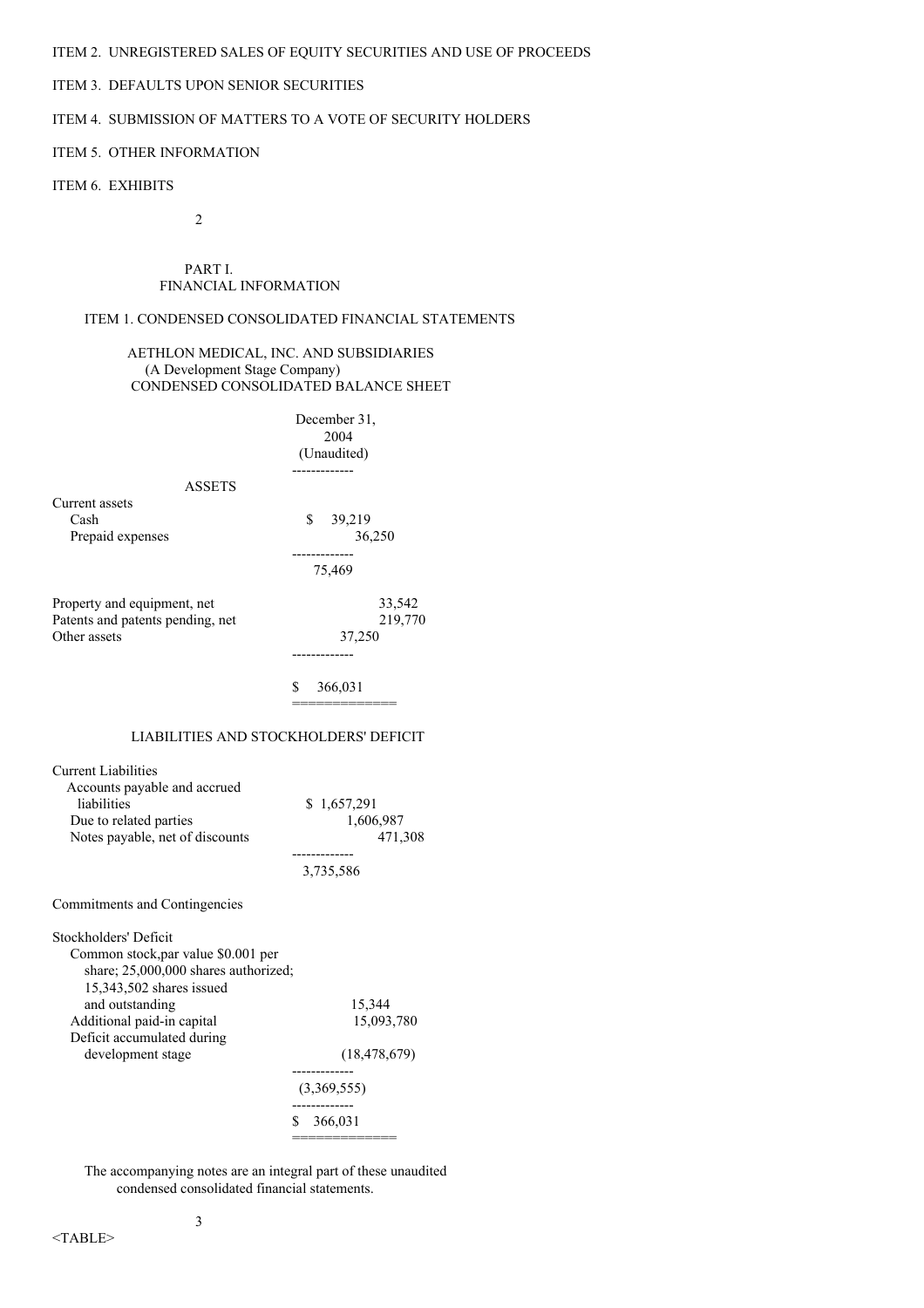# AETHLON MEDICAL, INC. AND SUBSIDIARIES (A Development Stage Company) CONDENSED CONSOLIDATED STATEMENTS OF OPERATIONS For the Three and Nine Months Ended December 31, 2004 and 2003 and For the Period January 31, 1984 (Inception) Through December 31, 2004

(Unaudited)

| <caption></caption>                                                                                                                                                                                                              | Three Months<br>Ended<br>December 31, December 31, December 31,<br>2004<br>---------- | Three Months<br>Ended<br>2003 | Ended<br>2004                                | January 31, 1984<br>Nine Months<br>Ended<br>2003        | Nine Months<br>through<br>December 31,<br>2004    | (Inception)<br>December 31.                                                                  |
|----------------------------------------------------------------------------------------------------------------------------------------------------------------------------------------------------------------------------------|---------------------------------------------------------------------------------------|-------------------------------|----------------------------------------------|---------------------------------------------------------|---------------------------------------------------|----------------------------------------------------------------------------------------------|
| $<\!\!S\!\!>$                                                                                                                                                                                                                    | <<>                                                                                   | <<>                           | $\langle C \rangle$ $\langle C \rangle$      |                                                         | $\langle$ C>                                      |                                                                                              |
| <b>REVENUES</b><br>Grant income                                                                                                                                                                                                  | $\mathbb{S}$                                                                          | $\mathbb{S}$                  | $\sim$ $\sim$                                | $\mathbb{S}$<br><b>Contract Contract</b>                | \$1,424,012                                       |                                                                                              |
| Subcontract income                                                                                                                                                                                                               |                                                                                       | $\sim$                        |                                              | <b>Contract Contract</b><br>$\mathcal{L}_{\mathcal{F}}$ | 73,746                                            |                                                                                              |
| Sale of research<br>and development                                                                                                                                                                                              |                                                                                       |                               |                                              |                                                         | 35,810                                            |                                                                                              |
|                                                                                                                                                                                                                                  |                                                                                       |                               |                                              | -------------                                           | -------------                                     |                                                                                              |
|                                                                                                                                                                                                                                  |                                                                                       |                               |                                              |                                                         | 1,533,568                                         |                                                                                              |
| <b>EXPENSES</b>                                                                                                                                                                                                                  |                                                                                       |                               |                                              |                                                         |                                                   |                                                                                              |
| Professional fees                                                                                                                                                                                                                | 208,308 5,386 675,260 141,551 4,341,886                                               |                               |                                              |                                                         |                                                   |                                                                                              |
| Payroll and related<br>The result of the contract is a contract to the contract is a contract of the contract of the contract of the contract of the contract of the contract of the contract of the contract of the contract of |                                                                                       |                               |                                              |                                                         |                                                   |                                                                                              |
|                                                                                                                                                                                                                                  |                                                                                       |                               |                                              |                                                         | -------------         -------------               |                                                                                              |
| <b>OPERATING LOSS</b>                                                                                                                                                                                                            |                                                                                       |                               |                                              |                                                         | 549,902 188,680 1,570,221 690,505 15,521,329      | $(549,902)$ $(188,680)$ $(1,570,221)$ $(690,505)$ $(13,987,761)$                             |
| OTHER EXPENSE (INCOME)<br>Interest and other<br>debt expenses 53,519 139,409 (136,855) 342,906<br>Interest income<br>Other                                                                                                       |                                                                                       |                               |                                              | $  (17,415)$<br>-------------                           | 137,607                                           | 4,370,726                                                                                    |
|                                                                                                                                                                                                                                  |                                                                                       |                               | -------------                                |                                                         | 53,519 139,409 (136,855) 342,906 4,490,918        |                                                                                              |
| <b>NET LOSS</b>                                                                                                                                                                                                                  | ===========                                                                           |                               |                                              |                                                         |                                                   | $$ (603,421) \quad $ (328,089) \quad $ (1,433,366) \quad $ (1,033,411) \quad $ (18,478,679)$ |
| <b>BASIC AND DILUTED LOSS PER</b><br><b>COMMON SHARE</b>                                                                                                                                                                         |                                                                                       | $(S \t 0.04)$                 |                                              | $(\$ 0.04)$ $(\$ 0.11)$                                 | $(S \t 0.13)$                                     |                                                                                              |
| WEIGHTED AVERAGE NUMBER OF<br>COMMON SHARES OUTSTANDING                                                                                                                                                                          |                                                                                       |                               |                                              |                                                         | 14, 147, 932 8, 211, 717 13, 377, 226 7, 762, 130 |                                                                                              |
|                                                                                                                                                                                                                                  | The accompanying notes are an integral part of these unaudited<br>4                   |                               | condensed consolidated financial statements. |                                                         |                                                   |                                                                                              |

 $<$ /TABLE>  $<$  TABLE>  $\,$ 

> AETHLON MEDICAL, INC. AND SUBSIDIARIES (A Development Stage Company) CONDENSED CONSOLIDATED STATEMENTS OF CASH FLOWS For the Nine Months Ended December 31, 2004 and 2003 and For the Period January 31, 1984 (Inception) Through December 31, 2004 (Unaudited)

<CAPTION>

|                                      |                                        |       | January 31, 1984 |  |
|--------------------------------------|----------------------------------------|-------|------------------|--|
|                                      | Nine Months (Inception)<br>Nine Months |       |                  |  |
|                                      | Ended                                  | Ended | Through          |  |
|                                      | December 31, December 31, December 31, |       |                  |  |
|                                      | 2004                                   | 2003  | 2004             |  |
|                                      |                                        |       |                  |  |
| $\langle$ S>                         |                                        |       |                  |  |
| CASH FLOWS FROM OPERATING ACTIVITIES |                                        |       |                  |  |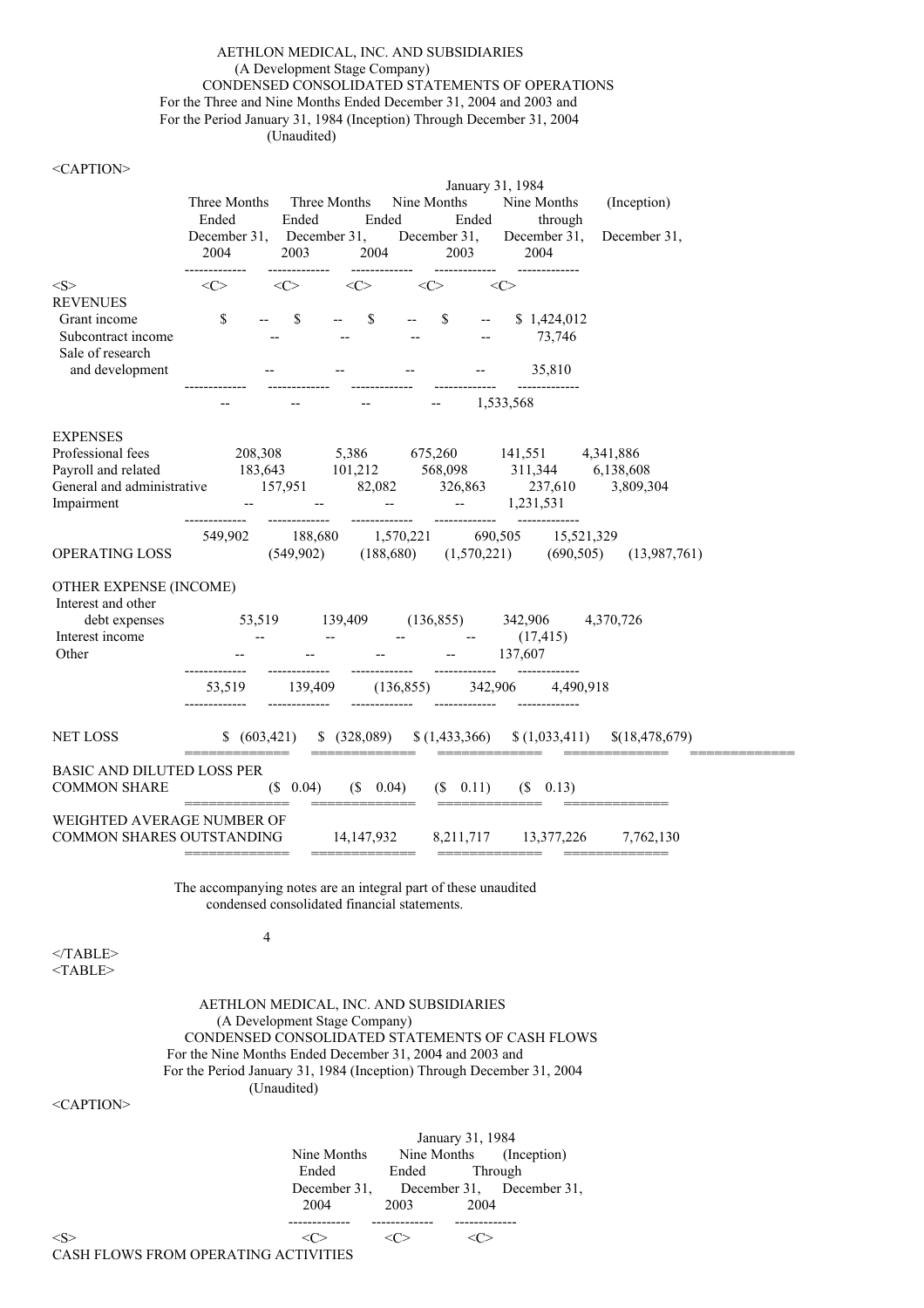| Net loss                                                | $(1,433,366)$ $(1,033,411)$ $(18,478,679)$ |               |                              |            |                                         |
|---------------------------------------------------------|--------------------------------------------|---------------|------------------------------|------------|-----------------------------------------|
| Adjustments to reconcile net loss to net cash           |                                            |               |                              |            |                                         |
| used in operating activities:                           |                                            |               |                              |            |                                         |
| Depreciation and amortization                           |                                            |               |                              |            | 28,092 118,865 938,007                  |
| Gain on sale of property and equipment                  |                                            |               |                              |            | (13,065)                                |
| Fair market value of warrants issued in connection with |                                            |               |                              |            |                                         |
| accounts payable and debt                               |                                            |               |                              | 2,715,736  |                                         |
| Fair market value of common stock, warrants and         |                                            |               |                              |            |                                         |
| options issued for services and interest                |                                            |               |                              |            | 252,646 2,500 2,421,238                 |
| Amortization of debt discount                           |                                            |               | 17,808 - 17,808              |            |                                         |
| Beneficial conversion feature of convertible            |                                            |               |                              |            |                                         |
| notes payable                                           |                                            |               | 150,000 809,800              |            |                                         |
| Impairment of patents pending                           |                                            |               |                              | $-334,304$ |                                         |
| Impairment of goodwill                                  |                                            |               | $-897,227$                   |            |                                         |
| Deferred compensation forgiven                          |                                            |               |                              |            | 217,223                                 |
| Changes in operating assets and liabilities:            |                                            |               |                              |            |                                         |
| Prepaid expenses                                        |                                            |               | $(30,668)$ $3,909$ $125,287$ |            |                                         |
| Other assets                                            | $(16,845)$ $(3,300)$ $(37,250)$            |               |                              |            |                                         |
| Accounts payable and accrued liabilities                |                                            |               |                              |            | 142,835 176,213 1,915,506               |
| Due to related parties                                  | $(66,470)$ 179,235 1,606,987               |               |                              |            |                                         |
| Net cash used in operating activities                   |                                            | ------------- | -------------                |            | $(1,105,968)$ $(405,989)$ $(6,529,871)$ |
| <b>CASH FLOWS FROM INVESTING ACTIVITIES</b>             |                                            |               |                              |            |                                         |
| Acquisition of property and equipment                   |                                            |               |                              |            | $(27,349)$ $(4,783)$ $(241,515)$        |
| Acquisition of patents and patents pending              |                                            |               |                              |            | $-$ (352,833)                           |
| Proceeds from sale of property and equipment            |                                            |               |                              |            | 17,065                                  |
| Cash of acquired company                                |                                            |               |                              | 10,728     |                                         |
|                                                         |                                            |               |                              |            |                                         |
| Net cash used in investing activities                   |                                            |               |                              |            | $(27,349)$ $(4,783)$ $(566,555)$        |
| (continued)                                             |                                            |               |                              |            |                                         |

5

The accompanying notes are an integral part of these unaudited condensed consolidated financial statements.

 $<$ /TABLE>

<TABLE>

AETHLON MEDICAL, INC. AND SUBSIDIARIES (A Development Stage Company) CONDENSED CONSOLIDATED STATEMENTS OF CASH FLOWS For the Nine Months Ended December 31, 2004 and 2003 and For the Period January 31, 1984 (Inception) Through December 31, 2004 (Unaudited)

<CAPTION>

|                                                                             | January 31,1984                     |                     |       |           |  |
|-----------------------------------------------------------------------------|-------------------------------------|---------------------|-------|-----------|--|
|                                                                             | Nine Months Nine Months (Inception) |                     |       |           |  |
|                                                                             |                                     | Ended Ended Through |       |           |  |
| December 31, December 31, December 31,                                      |                                     |                     |       |           |  |
| 2004                                                                        | 2003                                | 2004                |       |           |  |
|                                                                             |                                     |                     |       |           |  |
| < S ><br>$<\!\!C\!\!>$                                                      | $\langle C \rangle$                 | $\langle C \rangle$ |       |           |  |
| <b>CASH FLOWS FROM FINANCING ACTIVITIES</b>                                 |                                     |                     |       |           |  |
| Proceeds from issuance of notes payable $\$$ 130,000 $\$$ -- $\$$ 1,610,000 |                                     |                     |       |           |  |
| Principal payments on notes payable $(22,500)$ $(160,000)$ $(212,500)$      |                                     |                     |       |           |  |
| Net proceeds from issuance of convertible.                                  |                                     |                     |       |           |  |
| notes payable                                                               |                                     | 150,000 998,000     |       |           |  |
| Net proceeds from issuance of common stock 1,063,417 420,000 4,740,145      |                                     |                     |       |           |  |
|                                                                             |                                     |                     |       |           |  |
|                                                                             |                                     |                     |       |           |  |
| Net cash provided by financing activities 1,170,917 410,000                 |                                     |                     |       | 7,135,645 |  |
|                                                                             |                                     |                     |       |           |  |
| NET (DECREASE) INCREASE IN CASH                                             |                                     | 37,600              | (772) | 39,219    |  |
| CASH - beginning of period                                                  | 1,619                               | 6,332               |       |           |  |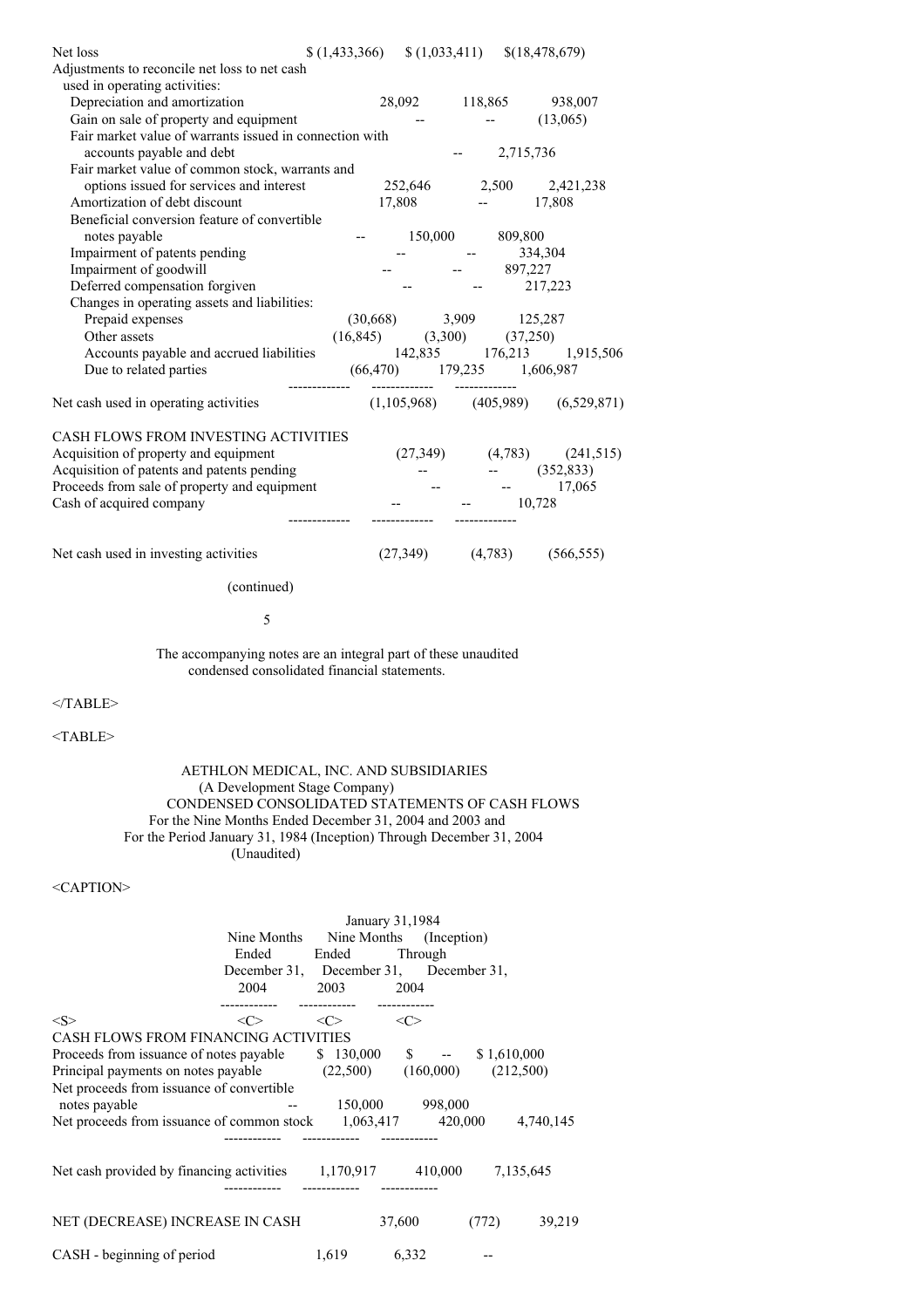============ ============ ============

The accompanying notes are an integral part of these unaudited condensed consolidated financial statements.

# $<$ /TABLE>

### AETHLON MEDICAL, INC. AND SUBSIDIARIES (A Development Stage Company) NOTES TO CONDENSED CONSOLIDATED FINANCIAL STATEMENTS December 31, 2004

------------ ----------- ------------

### NOTE 1. NATURE OF BUSINESS AND BASIS OF PRESENTATION

6

The Company is a development stage therapeutic device company focused on expanding the applications of our Hemopurifier (TM) platform technology, which is designed to rapidly reduce the presence of infectious viruses and other toxins from human blood. The HemopurifierTM is an expansive platform technology that converges the established scientific principles of affinity chromatography (method of selective capture of proteins, sugars, fats and organic compounds) and hemodialysis (artificial kidneys) as a means to augment the natural immune response of clearing infectious viruses and toxins from the blood before cells and organs can be infected. The therapeutic goal of each Hemopurifier(TM) application is to improve patient survival rates by reducing viral load and preserving the immune function.

Since many of the Company's patents were issued in the 1980's, they are scheduled to expire in the near future. Thus, such patents may expire before FDA approval, if any, is obtained.

The Company is classified as a development stage enterprise under accounting principles generally accepted in the United States ("GAAP"), and has not generated revenues from its principal operations.

The Company's common stock is quoted on the Over-the-Counter Bulletin Board of the National Association of Securities Dealers under the symbol "AEMD".

The accompanying unaudited condensed consolidated financial statements of the Company have been prepared in accordance with GAAP for interim financial information. Accordingly, they do not include all of the information and footnotes required by GAAP for complete financial statements. In the opinion of management, all adjustments (consisting only of normal recurring adjustments) considered necessary for a fair presentation have been included. Operating results for the nine-month period ended December 31, 2004 are not necessarily indicative of the results that may be expected for the year ending March 31, 2005.

# NOTE 2. SUMMARY OF SIGNIFICANT ACCOUNTING POLICIES

The summary of significant accounting policies of the Company presented below is designed to assist the reader in understanding the Company's consolidated financial statements. Such financial statements and related notes are the representations of Company management, who is responsible for their integrity and objectivity. These accounting policies conform to GAAP in all material respects, and have been consistently applied in preparing the accompanying condensed consolidated financial statements.

#### PRINCIPLES OF CONSOLIDATION

- ---------------------------

The accompanying condensed consolidated financial statements include the accounts of Aethlon Medical, Inc. and its legal wholly-owned subsidiaries Aethlon, Inc., Hemex, Inc. and Cell Activation, Inc. ("Cell") (collectively hereinafter referred to as the "Company"). All significant intercompany balances and transactions have been eliminated in consolidation.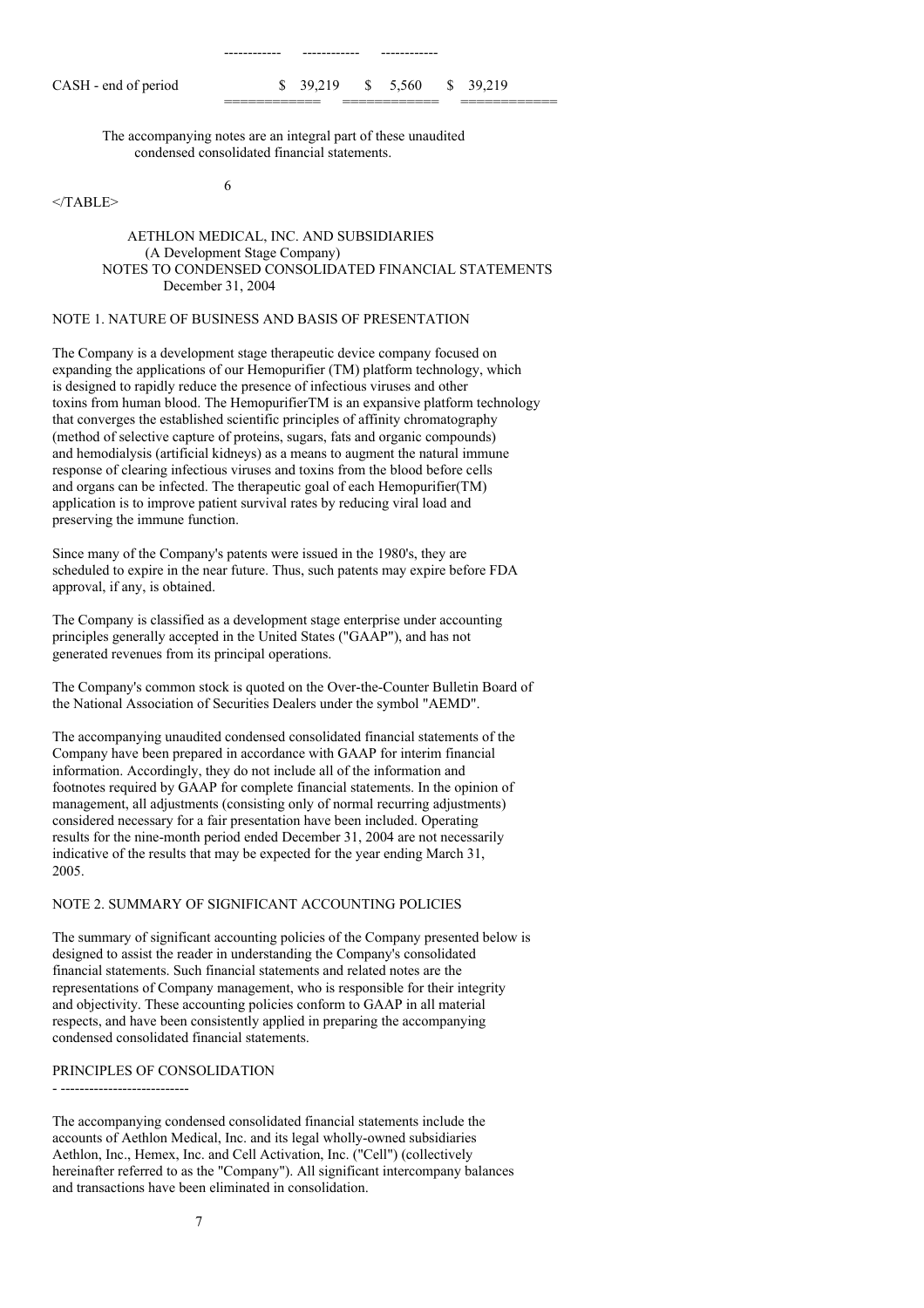### AETHLON MEDICAL, INC. AND SUBSIDIARIES (A Development Stage Company) NOTES TO CONDENSED CONSOLIDATED FINANCIAL STATEMENTS December 31, 2004

## STOCK BASED COMPENSATION

- ------------------------

At December 31, 2004, the Company has two stock-based employee compensation plans. The Company accounts for those plans under the recognition and measurement principles of Accounting Principles Board Opinion No. 25, "Accounting for Stock Issued to Employees" ("APB 25"), and related Interpretations.

No stock-based employee compensation cost is reflected in net loss, as all options granted under those plans had an exercise price equal to the market value of the underlying common stock on the date of grant. The following table illustrates the effect on net income and earnings per share if the Company had applied the fair value recognition provisions of Statement of Financial Accounting Standards No. 123, "Accounting for Stock-Based Compensation" ("FAS 123"), as amended, to stock-based employee compensation.

 $<$ TABLE $>$ 

|                                                                                                                       | Nine Months Ended December 31,<br>2004<br>2003 |
|-----------------------------------------------------------------------------------------------------------------------|------------------------------------------------|
|                                                                                                                       |                                                |
| $<\!\!S\!\!>$                                                                                                         | <∩><br><c></c>                                 |
| Net loss:                                                                                                             |                                                |
| As reported                                                                                                           | \$(1,433,366) \$(1,033,411)                    |
| Deduct: Total stock-based employee compensation<br>expense determined under fair value based<br>method for all awards |                                                |
| Pro forma                                                                                                             | \$(1,433,366) \$(1,033,411)                    |
| Basic and diluted net loss per share:                                                                                 |                                                |
| As reported                                                                                                           | S<br>$(0.11)$ \$ $(0.13)$                      |
| Pro forma                                                                                                             | S<br>$(0.11)$ \$ $(0.13)$                      |
|                                                                                                                       |                                                |

#### </TABLE>

#### LOSS PER COMMON SHARE

- ---------------------

Loss per common share is based on the weighted average number of shares of common stock and common stock equivalents outstanding during the periods presented in accordance with Statement of Financial Accounting Standards No. 128, "Earnings per Share."

Securities that could potentially dilute basic loss per share (prior to their conversion, exercise or redemption) were not included in the diluted-loss-per-share computation because their effect is anti-dilutive.

### CRITICAL ACCOUNTING POLICIES

The preparation of financial statements and related disclosures in conformity with GAAP requires management to make judgments, assumptions and estimates that affect the amounts reported in the condensed consolidated financial statements and the accompanying notes. The amounts of assets and liabilities reported on our balance sheet and the amounts of revenues and expenses reported for each of our fiscal periods are affected by estimates and assumptions, which are used for, but not limited to, the accounting for the issuance of various equity instruments and notes payable. Actual results could differ from these estimates. The following critical accounting policies are significantly affected by judgments, assumptions and estimates used in the preparation of the consolidated financial statements.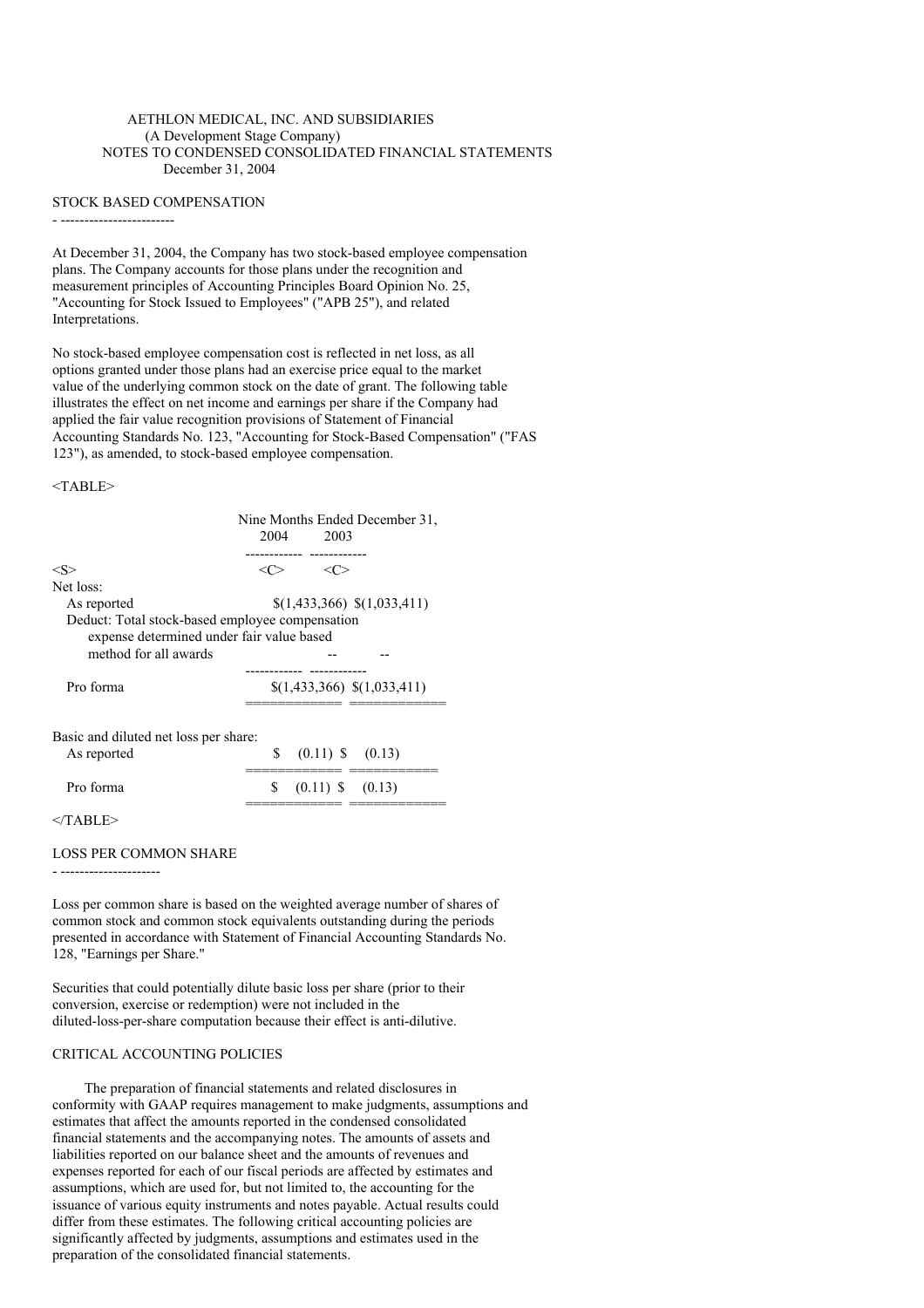#### ACCOUNTING FOR TRANSACTIONS INVOLVING STOCK COMPENSATION

Financial Accounting Standards Board ("FASB") Interpretation No. 44 ("FIN 44"), "ACCOUNTING FOR CERTAIN TRANSACTIONS INVOLVING STOCK COMPENSATION, AN INTERPRETATION OF APB 25" clarifies the application of APB 25 for (a) the definition of employee for purposes of applying APB 25, (b) the criteria for determining whether a plan qualifies as a noncompensatory plan, (c) the accounting consequence for various modifications to the terms of a previously fixed stock option or award, and (d) the accounting for an exchange of stock compensation awards in a business combination.

Under APB 25, compensation expense is the excess, if any, of the estimated fair value of the stock at the grant date or other measurement date over the amount an employee must pay to acquire the stock. Compensation expense, if any, is recognized over the applicable service period, which is usually the vesting period.

FAS 123, if fully adopted, changes the method of accounting for employee stock-based compensation plans to the fair value based method. For stock options and warrants, fair value is estimated using an option pricing model that takes into account the stock price at the grant date, the exercise price, the expected life of the option or warrant, stock volatility and the annual rate of quarterly dividends. Compensation expense, if any, is recognized over the applicable service period, which is usually the vesting period. The adoption of the accounting methodology of SFAS 123 is optional and The Company has elected to continue accounting for stock-based compensation issued to employees using APB 25; however, pro forma disclosures, as we adopted the cost recognition requirement under SFAS 123, are required to be presented.

SFAS 148, "ACCOUNTING FOR STOCK-BASED COMPENSATION - TRANSITION AND DISCLOSURE, AN AMENDMENT OF FASB STATEMENT NO. 123," provides alternative methods of transition for a voluntary change to the fair value based method of accounting for stock-based employee compensation. In addition, this Statement amends the disclosure requirements of SFAS 123 to require prominent disclosures in both annual and interim financial statements about the method of accounting for stock-based employee compensation and the effect of the method used on reported results.

In December 2004, the FASB issued SFAS No. 123-R, "Share-Based Payment," which requires that the compensation cost relating to share-based payment transactions (including the cost of all employee stock options) be recognized in the financial statements. That cost will be measured based on the estimated fair value of the equity or liability instruments issued. SFAS No. 123-R covers a wide range of share-based compensation arrangements including share options, restricted share plans, performance-based awards, share appreciation rights, and employee share purchase plans. SFAS No.123-R replaces SFAS No. 123 and supersedes APB 25. As originally issued, SFAS No. 123 established as preferable a fair-value-based method of accounting for share-based payment transactions with employees. However, that pronouncement permitted entities to continue applying the intrinsic-value model of APB 25, provided that the financial statements disclosed the pro forma net income or loss based on the preferable fair-value method.

Small Business Issuers are required to apply SFAS No. 123-R in the first interim or annual reporting period that begins after December 15, 2005. Thus, the Company's consolidated financial statements will reflect an expense for (a) all share-based compensation arrangements granted on or after January 1, 2006 and for any such arrangements that are modified, cancelled, or repurchased on or after that date, and (b) the portion of previous share-based awards for which the requisite service has not been rendered as of that date, based on the grant-date estimated fair value. Management has not yet determined the future effect of FAS 123-R on its consolidated financial statements.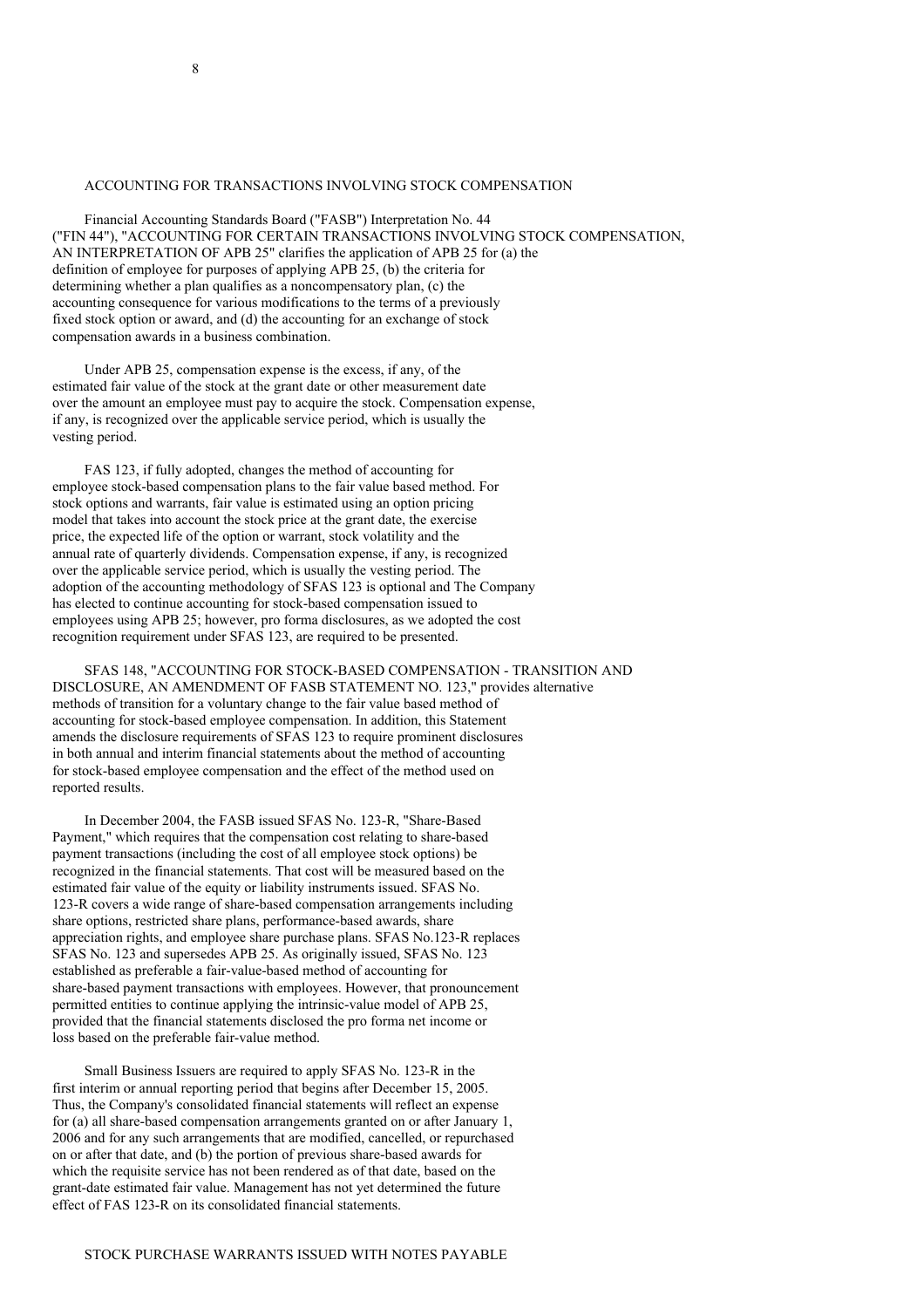The Company has granted warrants in connection with the issuance of certain notes payable. Under Accounting Principles Board Opinion No. 14, "ACCOUNTING FOR CONVERTIBLE DEBT AND DEBT ISSUED WITH STOCK PURCHASE WARRANTS," the relative estimated fair value of such warrants represents a discount from the face amount of the notes payable.

# BENEFICIAL CONVERSION FEATURE OF CONVERTIBLE NOTES PAYABLE

The convertible feature of certain notes payable provides for a rate of conversion that is below market value. Such feature is normally characterized as a "beneficial conversion feature" ("BCF"). Pursuant to Emerging Issues Task Force Issue No. 98-5 ("EITF Issue No. 98-5"), "ACCOUNTING FOR CONVERTIBLE SECURITIES WITH BENEFICIAL CONVERSION FEATURES OR CONTINGENTLY ADJUSTABLE CONVERSION RATIO" and Emerging Issues Task Force Issue No. 00-27, "APPLICATION OF EITF ISSUE NO. 98-5 TO CERTAIN CONVERTIBLE INSTRUMENTS," the estimated fair value of the BCF is recorded in the consolidated financial statements as a discount from the face amount of the notes. Such discounts are amortized to interest expense over the term of the notes.

 $\overline{Q}$ 

## IMPAIRMENT OR DISPOSAL OF LONG-LIVED ASSETS

SFAS 144, "ACCOUNTING FOR THE IMPAIRMENT OF LONG-LIVED ASSETS AND FOR LONG-LIVED ASSETS TO BE DISPOSED OF" addresses financial accounting and reporting for the impairment or disposal of long-lived assets. SFAS 144 requires that long-lived assets be reviewed for impairment whenever events or changes in circumstances indicate that their carrying amounts may not be recoverable. If the cost basis of a long-lived asset is greater than the projected future undiscounted net cash flows from such asset (excluding interest), an impairment loss is recognized. Impairment losses are calculated as the difference between the cost basis of an asset and its estimated fair value. SFAS 144 also requires companies to separately report discontinued operations and extends that reporting requirement to a component of an entity that either has been disposed of (by sale, abandonment or in a distribution to owners) or is classified as held for sale. Assets to be disposed of are reported at the lower of the carrying amount or the estimated fair value less costs to sell. Management noted no impairment indicators at December 31, 2004.

#### INCOME TAXES

Under SFAS 109, "ACCOUNTING FOR INCOME TAXES," deferred tax assets and liabilities are recognized for the future tax consequences attributable to the difference between the consolidated financial statements and their respective tax basis. Deferred income taxes reflect the net tax effects of (a) temporary differences between the carrying amounts of assets and liabilities for financial reporting purposes and the amounts reported for income tax purposes, and (b) tax credit carryforwards. The Company records a valuation allowance for deferred tax assets when, based on management's best estimate of taxable income (if any) in the foreseeable future, it is more likely than not that some portion of the deferred tax assets may not be realized.

### OFF-BALANCE SHEET ARRANGEMENTS

We have not entered into any off-balance sheet arrangements that have or are reasonably likely to have a current or future effect on our financial condition, changes in financial condition, revenues or expenses, results of operations, liquidity, capital expenditures or capital resources and would be considered material to investors.

# RECLASSIFICATIONS

- -----------------

Certain reclassifications have been made to the December 31, 2003 financial statement presentation to correspond to the December 31, 2004 format.

## NOTE 3. PROMISSORY NOTES

In December 2004, the Company repaid two \$25,000 12% promissory notes, including accrued interest, through the issuance of 87,303 restricted common shares at \$0.49 per share to each of two separate accredited individual investors. This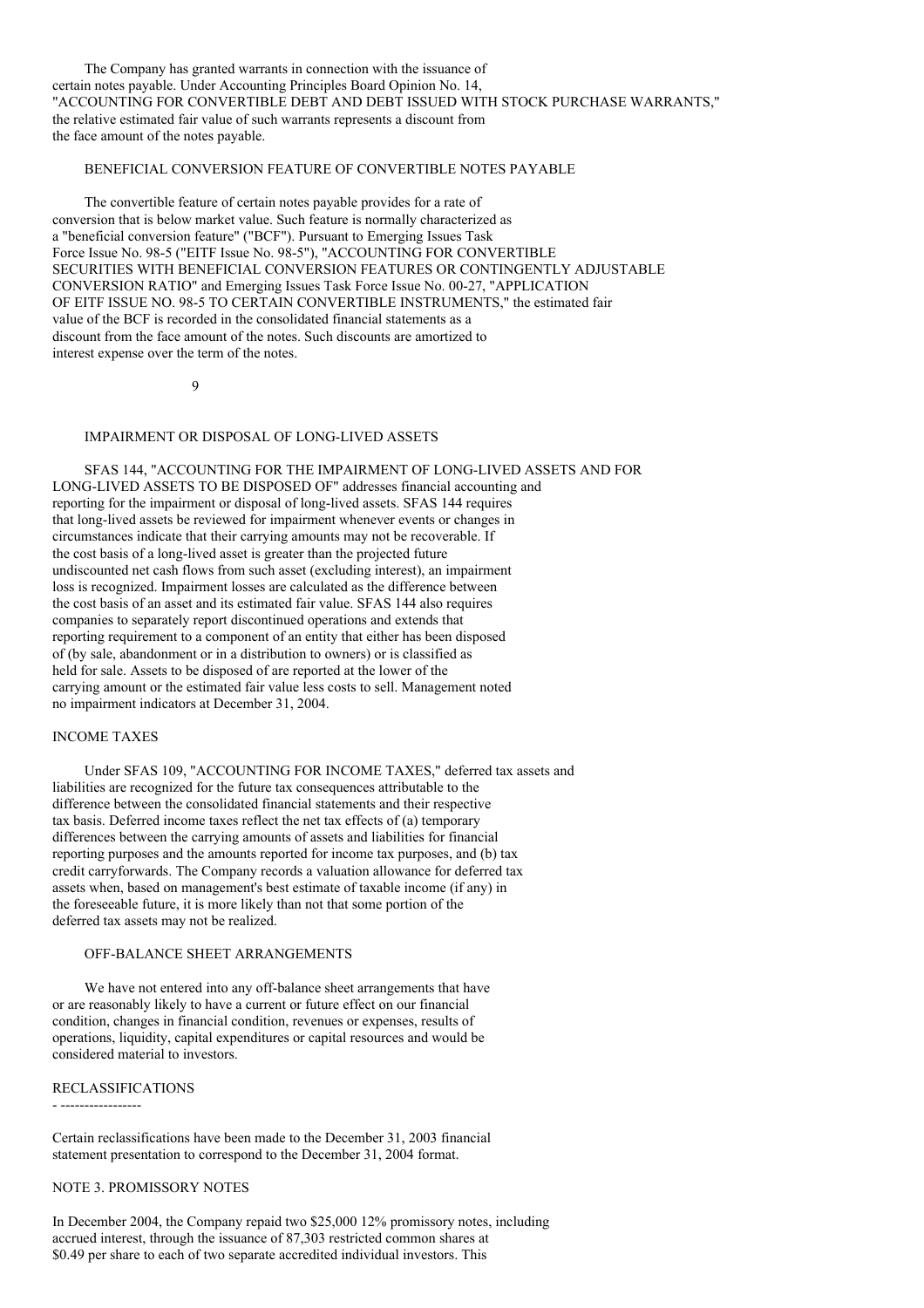transaction was exempt from registration pursuant to Section 4(2) of the Securities Act of 1933.

The Company is currently in default on approximately \$427,500 of amounts owed under various notes payable and accrued liabilities. The Company plans to retire all past due notes by converting to them equity or repaying them with the proceeds of the current equity financing arrangements.

# NOTE 4. GOING CONCERN AND LIQUIDITY CONSIDERATIONS

The accompanying condensed consolidated financial statements have been prepared on a going concern basis, which contemplates the realization of assets and the satisfaction of liabilities in the ordinary course of business. The Company has experienced a loss of approximately \$18.5 million for the period from January 31, 1984 (Inception) through December 31, 2004. The Company has not generated significant revenue or any profit from operations since inception. A substantial amount of additional capital will be necessary to advance the development of the Company's products to the point at which they may become commercially viable. Our current plan of operation is to fund our anticipated increased research and development activities and operations for the near future through the \$673,000 private placement of common stock (see Note 5) and the common stock purchase agreement with Fusion Capital Fund II, LLC in May 2004, whereby Fusion Capital committed to purchase up to an additional \$6,000,000 of our common stock over a 30-month period (the "Additional Commitment"), commencing, at our election, after the Securities and Exchange Commission declared effective a registration statement covering such shares on December 7, 2004.

From December 8, 2004 through December 31, 2004, Fusion Capital purchased 437,297 shares of our common stock at prevailing market prices under the Additional Commitment and advanced us \$200,000. At January 31, 2005, Fusion Capital had purchased a total of 723,904 shares of our common stock at prevailing market prices under the Additional Commitment and had advanced us a total of \$360,000.

However, no assurance can be given that market conditions will remain acceptable and that we will continue to receive any additional funds under the Fusion Capital Additional Commitment. Based on our projections of additional employees for operations and to complete research, development and testing associated with our Hemopurifier(TM) products, we anticipate that if Fusion Capital completes its Additional Commitment, this will satisfy our cash requirements, including this anticipated increase in operations, in excess of the next twelve months. However, due to market conditions, and to assure availability of funding for operations in the long term, we may arrange for additional funding, subject to acceptable terms, during the next twelve months.

The condensed consolidated financial statements do not include any adjustments relating to the recoverability of assets that might be necessary should the Company be unable to continue as a going concern. The Company's continuation as a going concern is dependent upon its ability to obtain additional financing as may be required, and generate sufficient revenue and operating cash flow to meet its obligations on a timely basis.

### NOTE 5. COMMITMENTS AND CONTINGENCIES

#### REGISTRATION RIGHTS AGREEMENT

- ------------------------------

In June 2004, the Company completed a \$673,000 private placement of common stock with accredited investors, including Fusion Capital Fund II, LLC, a Chicago-based investor. In connection with the private placement, the Company entered into a common stock purchase agreement with Fusion Capital, whereby Fusion Capital has committed to purchase up to an additional \$6,000,000 of the Company's common stock over a 30-month period, commencing, at the Company's election, after the SEC had declared effective a registration statement covering such shares. The funds the Company has received in connection with this financing, together with any additional funds the Company may receive from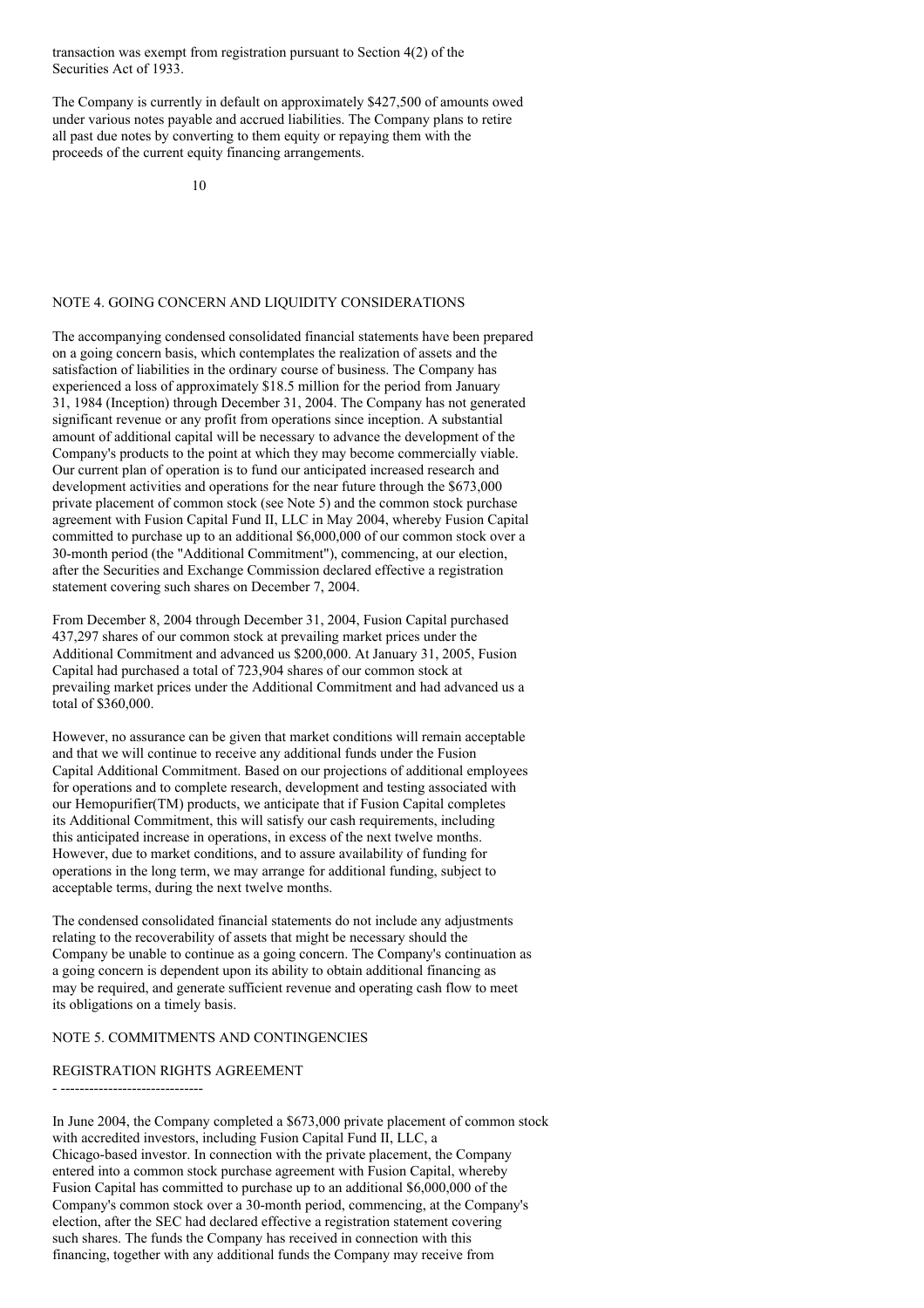Fusion Capital under the Additional Commitment, will be used to fund the Company's research and development activities and anticipated operations for the future. This registration statement on Form SB-2 became effective on December 7, 2004.

11

#### NOTE 6. COMMON STOCK and WARRANT TRANSACTIONS

In October 2004, the Company issued two \$40,000 10% one year notes each with 80,000 three-year warrants to purchase common stock at \$0.50 and 44,444 three-year warrants to purchase common stock at \$0.90 for cash in the total amount of \$80,000 to two accredited individual investors. In accordance with GAAP, the proceeds of the financing have been allocated to the debt and the warrants, based on their relative fair values. Accordingly, a discount of \$46,000 has been recorded as a reduction in the debt balance, and the off-setting credit has been recorded as additional paid-in capital. The debt discount is amortized and charged to interest expense over the life of the debt. At December 31, 2004, approximately \$34,000 of such discount was unamortized and is included in notes payable in the accompanying condensed consolidated balance sheet. This transaction was exempt from registration pursuant to Section 4(2) of the Securities Act of 1933.

In October 2004, the Company issued a \$50,000 10% one-year note plus 100,000 three-year warrants to purchase common stock at \$0.50 and 55,555 three-year warrants to purchase common stock at \$0.90 for cash in the amount of \$50,000 to an accredited individual investor. In accordance with GAAP, the proceeds of the financing have been allocated to the debt and the warrants, based on their relative fair values. Accordingly, a discount of \$38,000 has been recorded as a reduction in the debt balance, and the off-setting credit has been recorded as additional paid-in capital. The debt discount is amortized and charged to interest expense over the life of the debt. At December 31, 2004, approximately \$32,000 of such discount was unamortized and is included in notes payable in the accompanying condensed consolidated balance sheet. This transaction was exempt from registration pursuant to Section 4(2) of the Securities Act of 1933.

In November 2004, the Company issued 60,000 shares of restricted common stock to an accredited individual investor in connection with the exercise of 60,000 warrants at \$0.25 per share for consideration of a \$15,000 reduction in the principal amount of a 10% one-year note. This transaction was exempt from registration pursuant to Section 4(2) of the Securities Act of 1933.

In December 2004, the Company issued 461,667 shares of restricted common stock to two accredited individual investors in connection with the exercise of 461,667 warrants at \$0.25 per share held by an institutional investor. This transaction was exempt from registration pursuant to Section 4(2) of the Securities Act of 1933.

In December 2004, the Company repaid two \$25,000 12% promissory notes, including accrued interest, through the issuance of 87,303 restricted common shares at \$0.49 per share to each of two separate accredited individual investors. This transaction was exempt from registration pursuant to Section 4(2) of the Securities Act of 1933.

In December 2004, the Company issued 20,000 shares of restricted common stock to an accredited individual investor in connection with the exercise of 20,000 warrants at \$0.25 per share for consideration of a \$5,000 reduction in the principal amount of a 10% one-year note, resulting in a remaining note balance of \$30,000 at December 31, 2004. This transaction was exempt from registration pursuant to Section 4(2) of the Securities Act of 1933.

In December 2004, the Company issued 437,297 shares of common stock, at prices between \$0.38 to \$0.53 per share, to Fusion Capital under its \$6,000,000 common stock purchase agreement, for total proceeds of \$200,000. These shares are registered pursuant to the Company's Form SB-2 registration statement effective December 7, 2004.

In December 2004, the Company issued 60,000 shares of restricted common stock at \$0.50 per share under a consulting agreement with an accredited individual investor, in payment for investor relations consulting services to the Company. This transaction was exempt from registration pursuant to Section 4(2) of the Securities Act of 1933.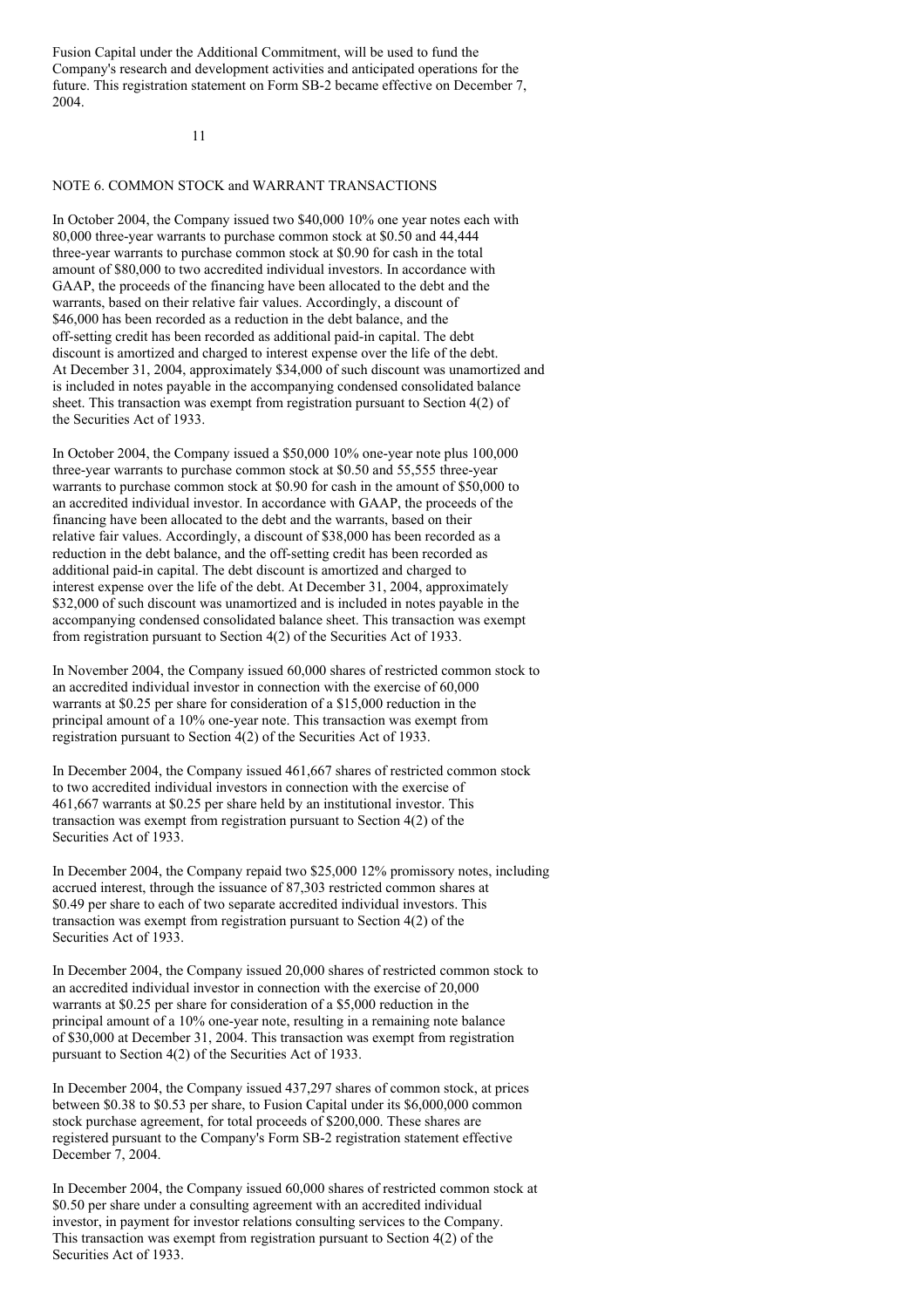### NOTE 7. SUBSEQUENT EVENTS

In January 2005, the Company issued 55,556 shares of restricted common stock at \$0.36 per share and 55,556 three-year warrants to purchase common stock at \$0.44 per share for cash in the amount of \$24,000 to an accredited individual investor. This transaction was exempt from registration pursuant to Section 4(2) of the Securities Act of 1933.

In January 2005, the Company issued 286,607 shares of common stock at prices between \$0.33 to and \$0.46 per share to Fusion Capital under its \$6,000,000 common stock purchase agreement. Fusion advanced the Company \$160,000 in January 2005. These shares are registered pursuant to the Company's Form SB-2 registration statement effective December 7, 2004.

In January 2005, the Company issued 66,666 shares of restricted common stock at \$0.45 per share to an accredited individual investor under a consulting agreement in payment for investor relations consulting services to the Company. This transaction was exempt from registration pursuant to Section 4(2) of the Securities Act of 1933.

In January 2005, the Company issued 25,087 shares of common stock pursuant to the Company's S-8 registration statement covering the Company's 2003 Consulting Stock Plan at \$0.49 per share to an accredited individual investor in payment for regulatory affairs consulting services to the Company.

In January 2005, the Company issued 25,834 shares of restricted common stock to an accredited individual investor in connection with the exercise of 25,834 warrants at \$0.25 per share. This transaction was exempt from registration pursuant to Section 4(2) of the Securities Act of 1933.

In February 2005, the Company issued 13,369 shares of common stock pursuant to the Company's S-8 registration statement covering the Company's 2003 Consulting Stock Plan at \$0.37 per share to an accredited individual investor in payment for regulatory affairs consulting services to the Company.

In February 2005, the Company issued 139,063 shares of restricted common stock to an accredited individual investor in connection with the exercise of 139,063 warrants at \$0.25 per share. This transaction was exempt from registration pursuant to Section 4(2) of the Securities Act of 1933.

In February 2005, the Company issued 90,000 shares of restricted common stock at \$0.27 per share and 90,000 three-year warrants to purchase common stock at \$0.34 per share for cash in the amount of \$24,300 to an accredited individual investor. This transaction was exempt from registration pursuant to Section 4(2) of the Securities Act of 1933.

#### 13

### ITEM 2. MANAGEMENT'S DISCUSSION AND ANALYSIS OR PLAN OF OPERATION

The following discussion of our consolidated financial condition and results of operations should be read in conjunction with our consolidated financial statements and their explanatory notes appearing elsewhere in this Form 10-QSB.

Certain statements contained herein that are not related to historical results, including, without limitation, statements regarding the Company's business strategy and objectives, future financial position, expectations about pending litigation and estimated cost savings, are forward-looking statements and involve risks and uncertainties. Although we believe that the assumptions on which these forward-looking statements are based are reasonable, there can be no assurance that such assumptions will prove to be accurate and actual results could differ materially from those discussed in the forward-looking statements. Factors that could cause or contribute to such differences include, but are not limited to, regulatory policies, competition from other similar businesses, and market and general economic factors. All forward-looking statements contained in this prospectus are qualified in their entirety by this statement.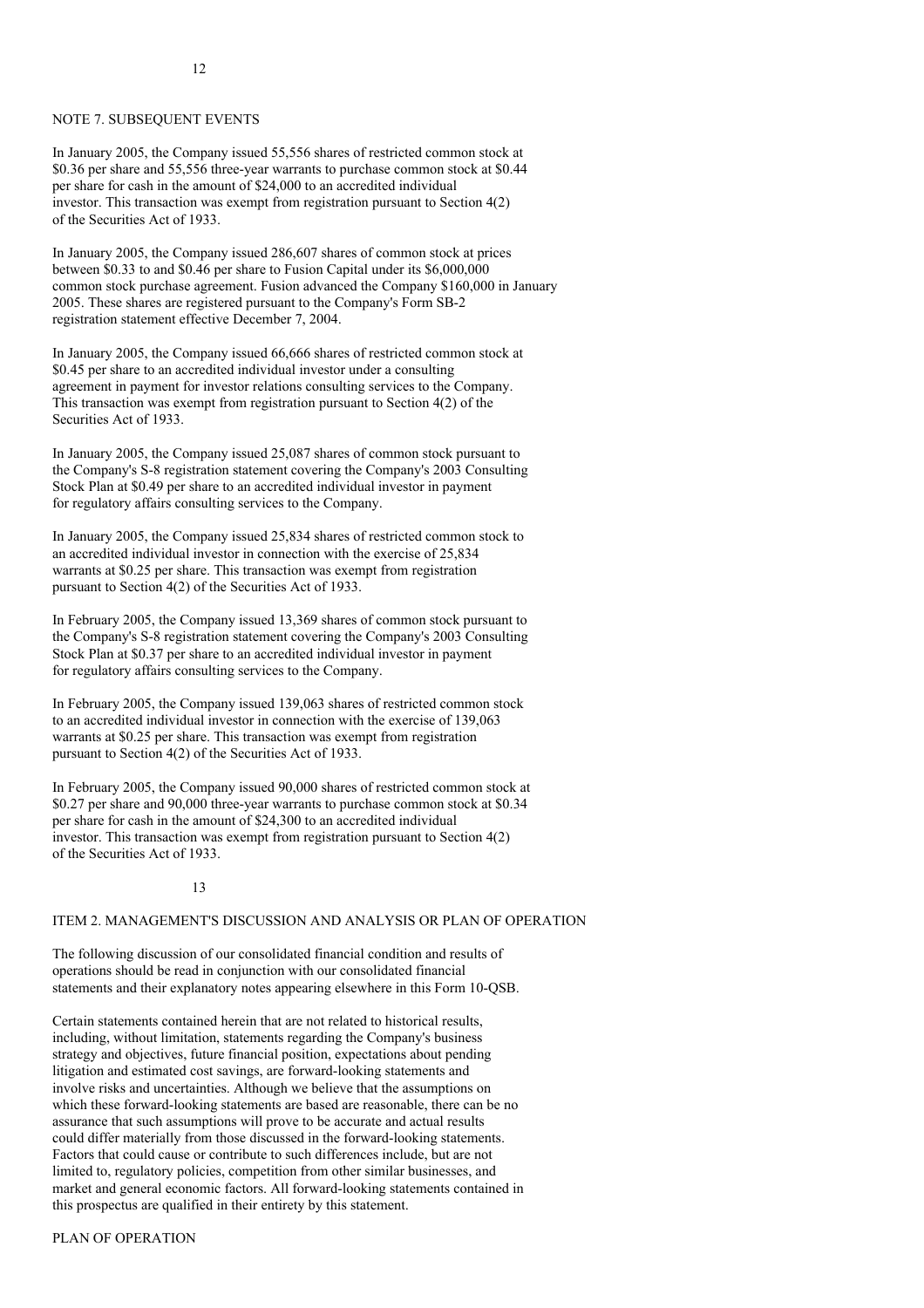We are a development stage therapeutic device company that has not yet engaged in significant commercial activities. The primary focus of our resources is the advancement of our proprietary Hemopurifier(TM) platform treatment technology, which is designed to rapidly reduce the presence of infectious viruses and toxins in human blood. Our main focus during fiscal year 2005 is to prepare our HIV-Hemopurifier(TM) to treat HIV/AIDS, and our HCV-Hemopurifier(TM) to treat Hepatitis-C for human clinical trials. We are also working to advance pathogen filtration devices to treat infectious agents that may be used in biological warfare and terrorism.

We feel that the Hemopurifier(TM) will enhance and prolong the benefit of current infectious disease drug therapies, and fill the void for patients who inevitably become resistant to drug therapies. In this regard, our core focus is the development of therapeutic devices that treat HIV/AIDS, Hepatitis-C, and to treat patients that might become infected by a biological agent with no established drug or vaccine treatment.

To date, we have conducted and published studies that measured the ability of the Hemopurifier(TM) to capture HIV, Hepatitis-C, and gp120, which is a HIV surface protein that destroys immune cells. In pre-clinical testing, we have published that our HIV-Hemopurifier(TM) removed 55% of HIV from human blood in three hours and in excess of  $85\%$  of HIV in twelve hours. Additionally, the HIV-Hemopurifier(TM) captured 90% of gp120, a toxic protein that depletes human immune cells, during a one-hour pre-clinical blood study. We have also published pre-clinical blood studies of our HCV-Hemopurifier(TM), which documented the ability to capture 58% of the Hepatitis-C virus from infected blood in two hours. We are currently conducting but have not published studies related to the capture of other pathogens with the Hemopurifier(TM) including the capture of pathogens with the Hemopurifier(TM) relating to biological weapons which we are currently seeking to commercialize.

We have completed pre-clinical blood testing of Hemopurifiers(TM) to treat HIV and Hepatitis-C, but have yet to receive regulatory approval to initiate human trials. The commercialization of each Hemopurifier(TM) application involves significant hurdles, including the completion of human clinical trials. The approval of any application of the Hemopurifier(TM) in the United States will require the approval of the Food and Drug Administration (the "FDA") to initiate human studies. Such studies could take years to demonstrate safety and effectiveness in humans, and there is no assurance that the Hemopurifier(TM) will be cleared by the FDA as a device we can market to the medical community. We also anticipate that similar regulatory challenges will be expected from foreign regulatory agencies, should it attempt to commercialize and market the Hemopurifier(TM) outside of the United States. As a result, we have not generated revenues from the sale of any Hemopurifier(TM) application.

Additionally, there have been no independent validation studies of our Hemopurifiers(TM) to treat infectious disease. We manufacture our products on a small scale for testing purposes but have yet to manufacture our products on a large scale for commercial purposes.

We plan to continue our research and development activities related to our Hemopurifier(TM) platform technology, with particular emphasis on the advancement of our lead product candidates for the treatment of HIV/AIDS. We plan to continue our pre-clinical trials for both our HIV/AIDS Hemopurifier(TM) products as well as for our biodefense Hemopurifier(TM) products. We plan to start small human clinical trials for HIV patients in fiscal year 2005. We also plan to implement a regulatory strategy for the use of our Hemopurifier(TM) for biodefense treatments in fiscal year 2005 pursuant to a recent rule implemented by the FDA for medical countermeasures to weapons of mass destruction. Under this rule, in situations where it is deemed unethical to conduct efficacy studies in humans, a treatment can be reviewed for approval on the basis of efficacy in the most relevant animal species and safety data in humans.

Subject to our financing with Fusion Capital (see "Liquidity and Capital Resources"), we expect to add additional employees in the next twelve months as required to support our increased research and development effort that will include expanding our goal beyond treating infectious diseases HIV/AIDS and Hepatitis-C and new applications to combat infectious agents that may be used in biological warfare and terrorism. This will involve designing Hemopurifier(TM) products that can be rapidly deployed by armed forces as wearable post-exposure treatments on the battlefield, as well as dialysis-based treatments for civilian populations. This will entail developing the new treatment device based on the same proprietary Hemopurifier(TM) filtration technology that is utilized in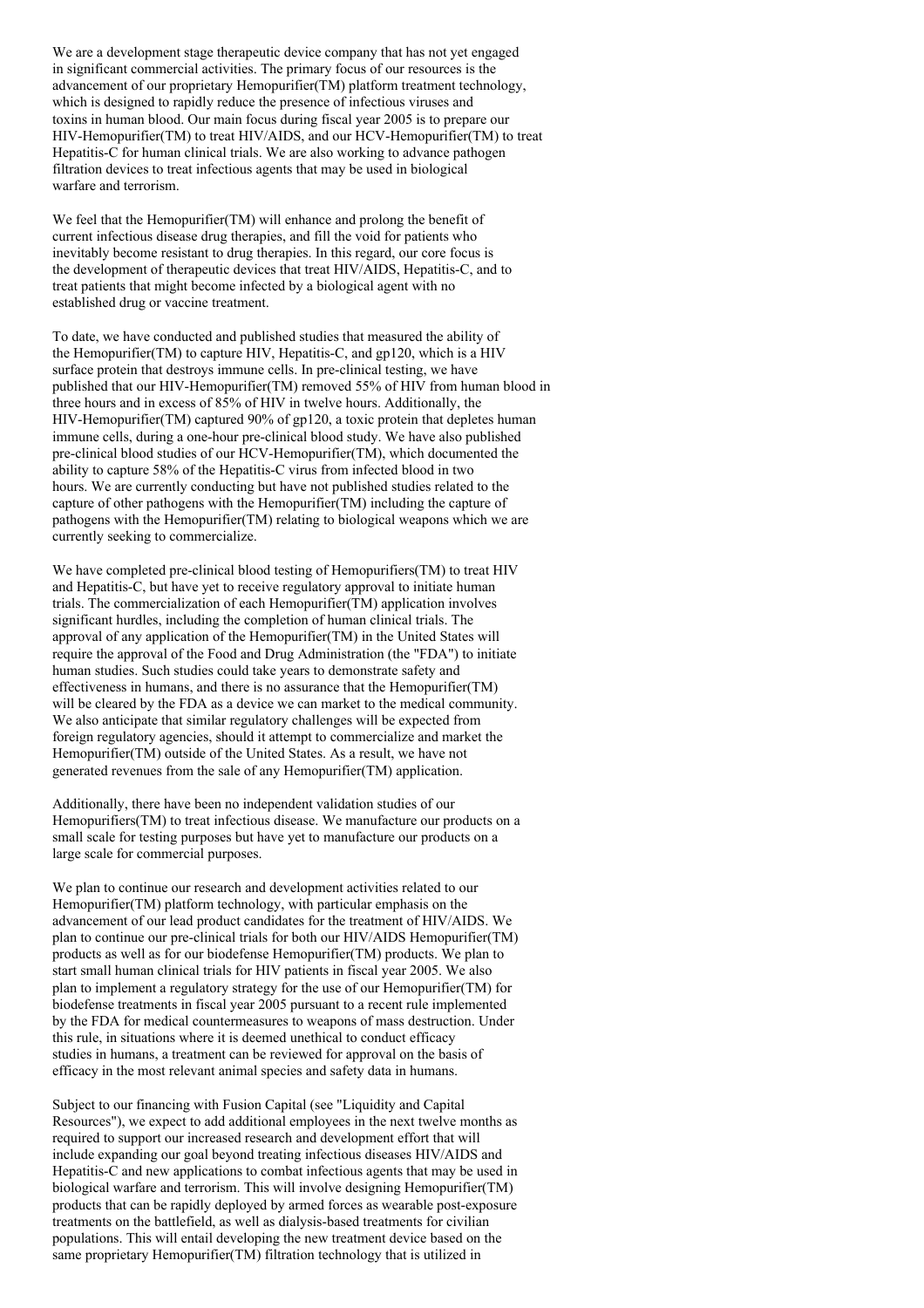advancing our HIV/AIDS, and Hepatitis-C treatments. An important part of this will include our cooperative agreement with the National Center for Biodefense at George Mason University to jointly pursue business and funding opportunities within the federal government.

13

Accordingly, due to this increase in activity, we anticipate increasing our spending on research and development during the next twelve months. Additionally, associated with our anticipated increase in research and development expenditures, we anticipate purchasing significant amounts of equipment and tenant improvements, during this period to support our laboratory and testing operations.

Our operations to date have consumed substantial capital without generating revenues, and we will continue to require substantial and increasing capital funds to conduct necessary research and development and pre-clinical and clinical testing of our Hemopurifier(TM) products, as well as to market any of those products that receive regulatory approval. We do not expect to generate revenue from operations for the foreseeable future, and our ability to meet our cash obligations as they become due and payable is expected to depend for at least the next several years on our ability to sell securities, borrow funds or a combination thereof. Our future capital requirements will depend upon many factors, including progress with pre-clinical testing and clinical trials, the number and breadth of our programs, the time and costs involved in preparing, filing, prosecuting, maintaining and enforcing patent claims and other proprietary rights, the time and costs involved in obtaining regulatory approvals, competing technological and market developments, as well as our ability to establish collaborative arrangements, effective commercialization, marketing activities and other arrangements. We expect to continue to incur increasing negative cash flows and net losses for the foreseeable future.

# RESULTS OF OPERATIONS

## THREE MONTHS ENDED DECEMBER 31, 2004 COMPARED TO THE THREE MONTHS ENDED DECEMBER 31, 2003

#### Operating Expenses

Consolidated operating expenses were \$549,902 for the three months ended December 31, 2004, versus \$188,680 for the comparable period ended December 31, 2003. This increase of \$361,222 in operating expenses is principally attributable to increased professional fees due to increased legal and accounting expenses associated with increased financing and investor relations activities, payroll and related expenses due to increased administrative and laboratory staff and increased general and administrative costs.

#### Net Loss

We recorded a consolidated net loss of \$603,421 and \$328,089 for the three-month periods ended December 31, 2004 and 2003, respectively. The increase in net loss of 84% was primarily attributable to increased operating expenses, offset partially by a reversal of approximately \$228,000 in over-accrued interest expense.

Basic and diluted loss per common share was (\$0.04) for the three month period ended December 31, 2004 compared to (\$0.04) for the same period ended December 31, 2003. Loss per share was unchanged primarily due to the greater number of common shares outstanding during the three month period ended December 31, 2004, as compared to the three month period ended December 31, 2003, offset by the increased net loss for the three month period ended December 31, 2004, as compared to the three month period ended December 31, 2003.

## NINE MONTHS ENDED DECEMBER 31, 2004 COMPARED TO THE NINE MONTHS ENDED DECEMBER 31, 2003

#### Operating Expenses

Consolidated operating expenses were \$1,570,221 for the nine months ended December 31, 2004, versus \$690,505 for the comparable period ended December 31, 2003. This increase of 127% in operating expenses is principally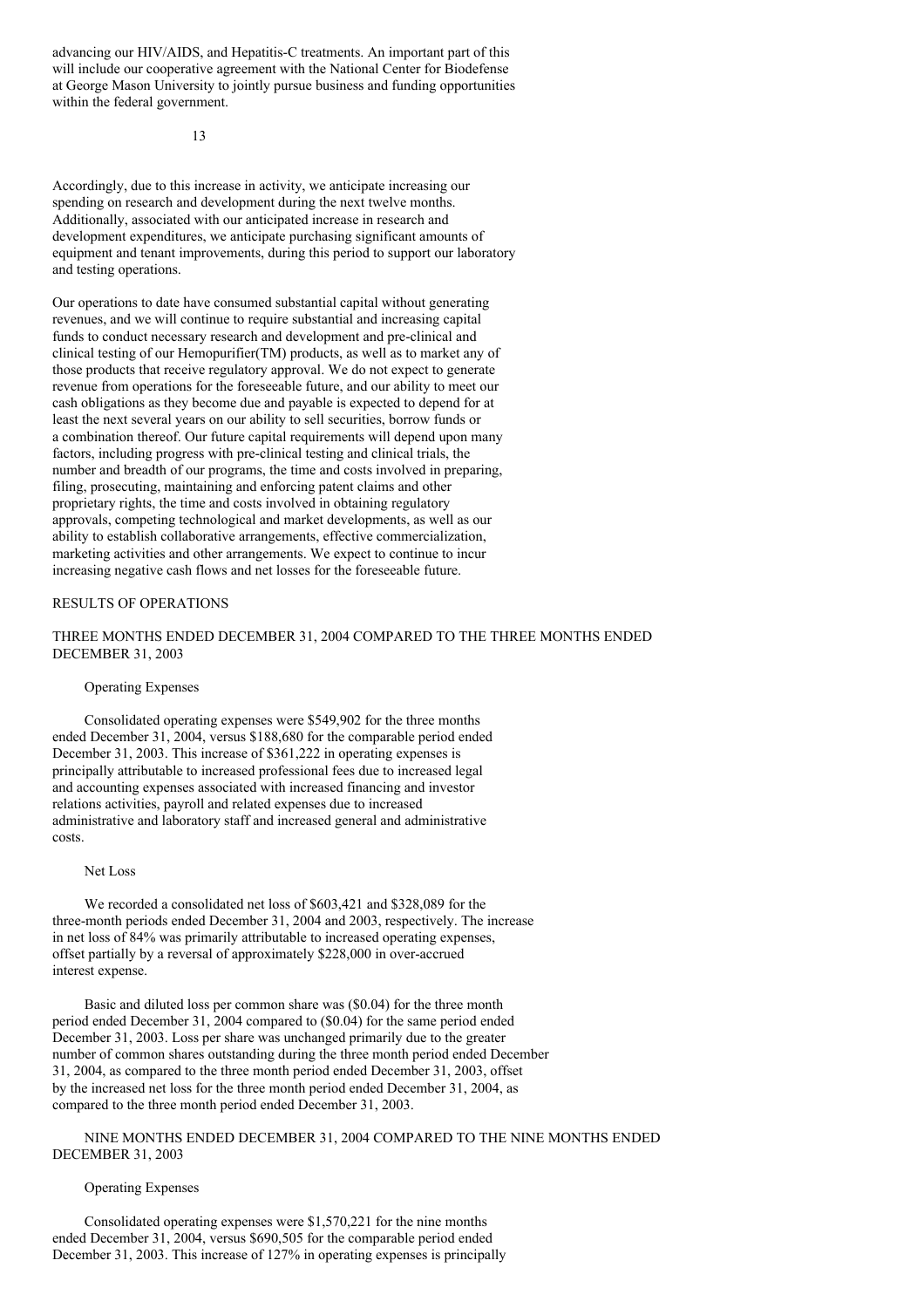attributable to increased professional fees due to increased legal and accounting expenses associated with increased financing and investor relations activities, payroll and related expenses due to increased administrative and laboratory staff and increased general and administrative costs.

14

Net Loss

We recorded a consolidated net loss of \$ 1,433,366 and \$1,033,411 for the nine-month periods ended December 31, 2004 and 2003, respectively. The increase in net loss of 39% was primarily attributable to increased operating expenses, offset partially by a reversal of approximately \$228,000 in over-accrued interest expense in the nine months ended December 31, 2004.

Basic and diluted loss per common share was (\$0.11) for the nine month period ended December 31, 2004 compared to (\$0.13) for the same period ended December 31, 2003. This reduction in loss per share was primarily attributable to the greater number of common shares outstanding during the nine month period ended December 31, 2004, as compared to the nine month period ended December 31, 2003, partially offset by the increased net loss for the nine month period ended December 31, 2004, as compared to the nine month period ended December 31, 2003.

# LIQUIDITY AND CAPITAL RESOURCES

Our cash position at December 31, 2004 was \$39,219 compared to \$1,619, at March 31, 2004, representing an increase of \$37,600, principally due to the funds received from the private sale of common stock for cash to Fusion Capital and other accredited individual investors in May and sale of registered shares to Fusion Capital in December 2004, offset principally by funds used for operations.

During the nine months ended December 31, 2004, operating activities used net cash of \$1,105,968. We received funds totaling \$1,063,417 from the issuance of common stock, \$130,000 from the issuance of notes payable and repaid notes with cash totaling \$22,500.

During the nine month period ended December 31, 2004, net cash used in operating activities primarily consisted of net loss of \$1,433,366. Net loss was offset principally by depreciation of \$28,092 plus the fair market value of common stock of \$252,646 in payment for services, \$17,808 for the amortization of debt discount, less a reduction in accounts payable and other liabilities of \$142,835, primarily attributable to a reversal of approximately \$228,000 in over-accrued interest expense, plus net changes in other operating assets and liabilities of (\$113,983).

An increase in working capital during the nine months in the amount of \$269,520, reduced our negative working capital position to (\$3,660,117) at December 31, 2004 as compared to a negative working capital of (\$3,929,637) at March 31, 2004.

Our current deficit in working capital requires us to obtain funds in the short-term to be able to continue in business, and in the longer term to fund research and development on products not yet ready for market.

Our operations to date have consumed substantial capital without generating revenues, and we will continue to require substantial and increasing capital funds to conduct necessary research and development and pre-clinical and clinical testing of our Hemopurifier(TM) products, and to market any of those products that receive regulatory approval. We do not expect to generate revenue from operations for the foreseeable future, and our ability to meet our cash obligations as they become due and payable is expected to depend for at least the next several years on our ability to sell securities, borrow funds or a combination thereof. Our future capital requirements will depend upon many factors, including progress with pre-clinical testing and clinical trials, the number and breadth of our programs, the time and costs involved in preparing, filing, prosecuting, maintaining and enforcing patent claims and other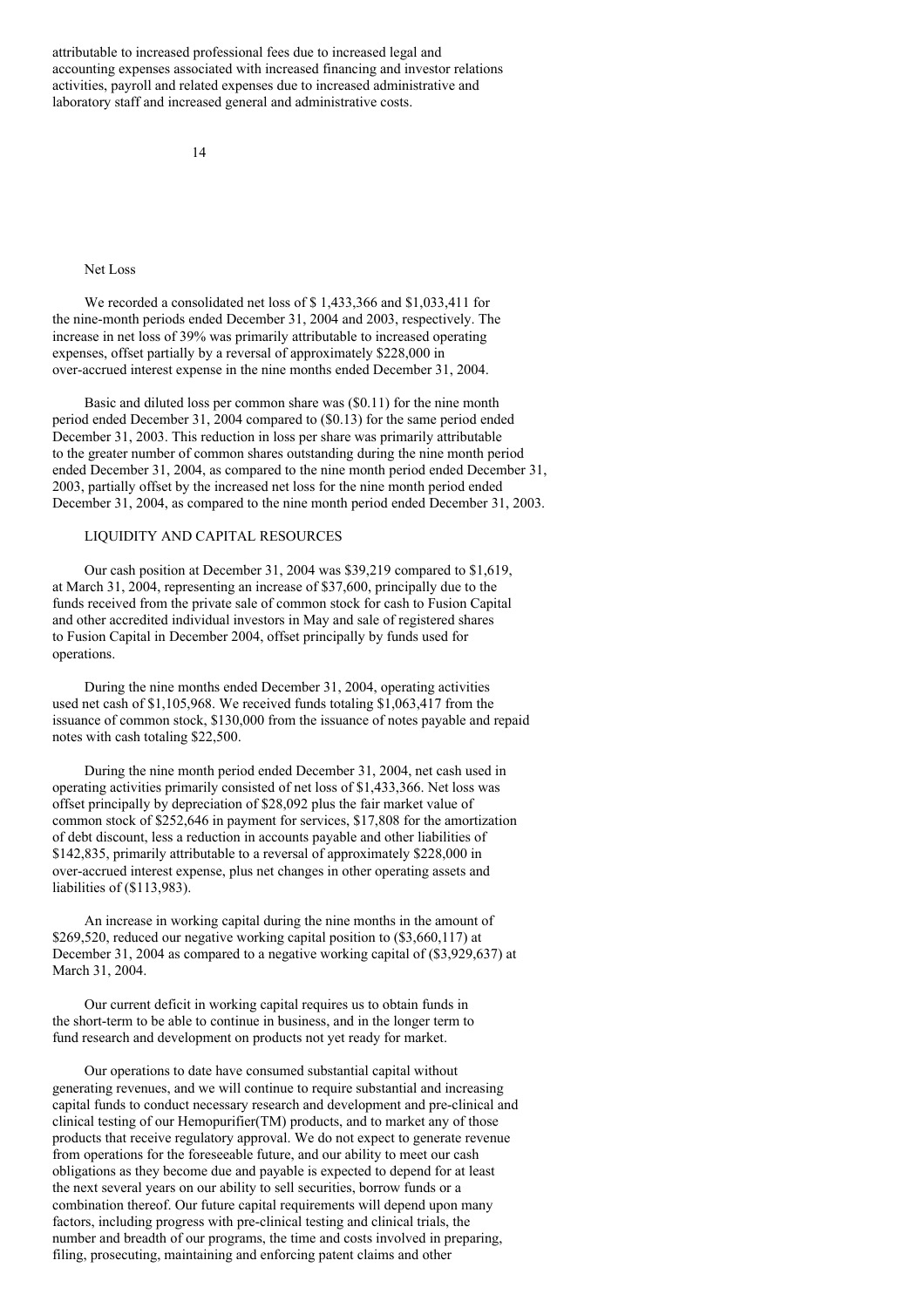proprietary rights, the time and costs involved in obtaining regulatory approvals, competing technological and market developments, and our ability to establish collaborative arrangements, effective commercialization, marketing activities and other arrangements. We expect to continue to incur increasing negative cash flows and net losses for the foreseeable future.

Our current plan of operation is to fund our anticipated increased research and development activities and operations for the near future through the common stock purchase agreement with Fusion Capital Fund II, LLC in May 2004, whereby Fusion Capital committed to purchase up to an additional \$6,000,000 of our common stock over a 30-month period (the "Additional Commitment"), commencing, at our election, after the Securities and Exchange Commission declared effective a registration statement covering such shares on December 7, 2004. During the period from that effective date through January 31, 2005, Fusion Capital had purchased a total of 723,904 shares of our common stock at prevailing market prices under the Additional Commitment for total proceeds of \$360,000.

However, no assurance can be given that we will receive any additional funds under our agreement with Fusion Capital if market conditions to purchase our stock are unacceptable to Fusion or if Fusion is unable to provide funds. Based on our projections of additional employees for operations and to complete research, development and testing associated with our Hemopurifier(TM) products, we anticipate that these funds, if available as contemplated under the agreement with Fusion Capital, will satisfy our cash requirements, including this anticipated increase in operations, in excess of the next twelve months. However, due to market conditions, and to assure availability of funding for operations in the long term, we may arrange for additional funding, subject to acceptable terms, during the next twelve months.

Management does not believe that inflation has had or is likely to have any material impact on the Company's limited operations.

At the date of this filing, we do not have plans to purchase significant amounts of equipment or hire significant numbers of employees prior to successfully raising additional capital.

### WHERE YOU CAN FIND MORE INFORMATION

We are subject to the informational requirements of the Securities Exchange Act and must file reports, proxy statements and other information with the SEC. The reports, information statements and other information we file with the Commission can be inspected and copied at the Commission Public Reference Room, 450 Fifth Street, N.W. Washington, D.C. 20549. You may obtain information on the operation of the Public Reference Room by calling the SEC at (800) SEC-0330. The Commission also maintains a Web site (http://www.sec.gov) that contains reports, proxy, and information statements and other information regarding registrants, like us, which file electronically with the Commission. Our headquarters are located at 3030 Bunker Hill Street, Suite 4000, San Diego, CA 92109. Our phone number at that address is (858) 459-7800. Our Web site is maintained at http://www.aethlonmedical.com.

#### ITEM 3. CONTROLS AND PROCEDURES

Under the supervision and with the participation of our management, including our Chief Executive Officer ("CEO") and Chief Financial Officer ("CFO"), we evaluated the effectiveness of the design and operation of our disclosure controls and procedures (as defined in Rule 13a-15(e) and 15d-15(e) of the Securities Exchange Act of 1934) as of the end of the period covered by this report (the "Evaluation Date"). Based upon that evaluation, the CEO and CFO concluded that, as of December 31, 2004, our disclosure controls and procedures were effective in timely alerting them to the material information relating to us (or our consolidated subsidiaries) required to be included in our periodic filings with the SEC.

There were no significant changes in the Company's internal controls or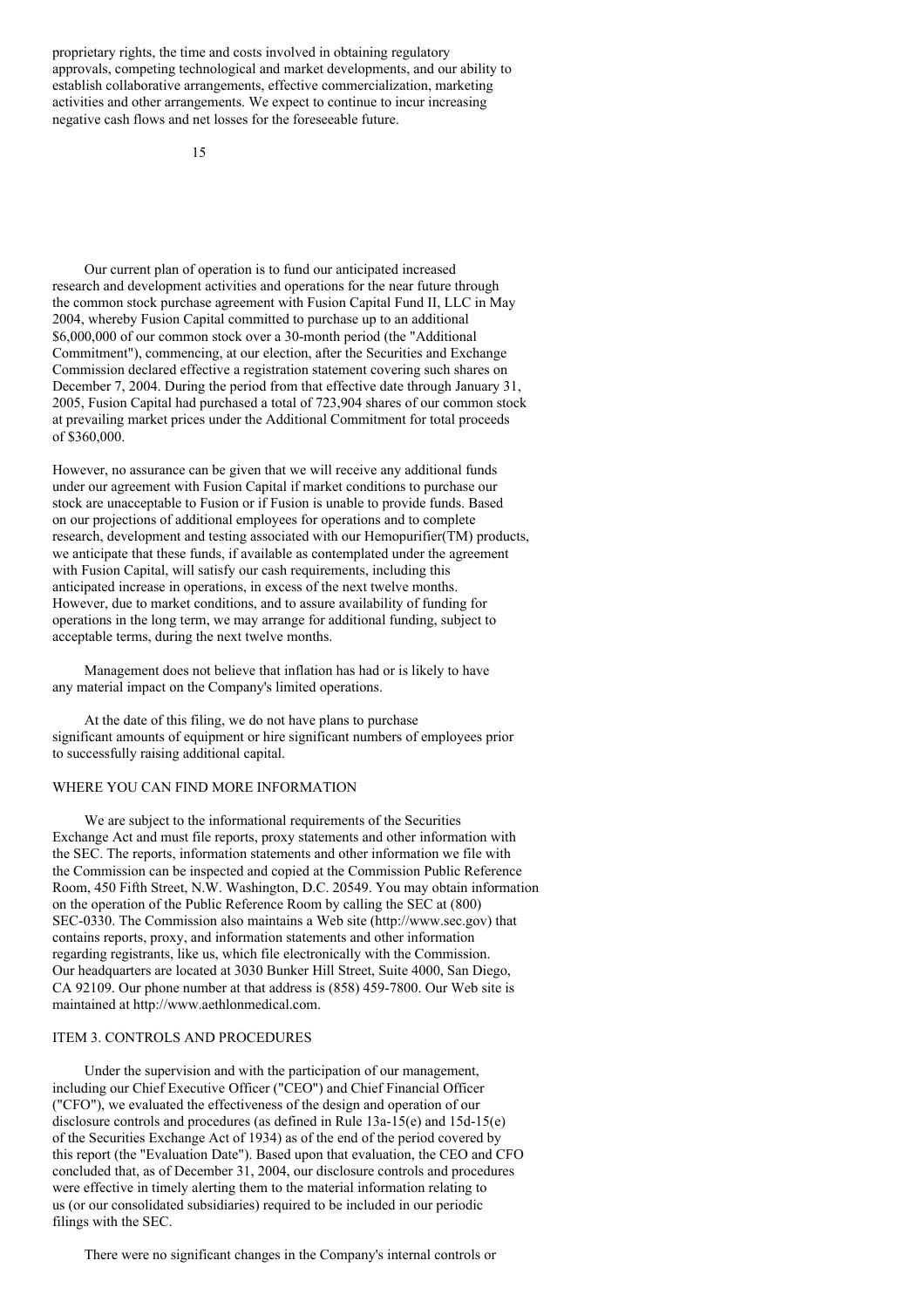in other factors that could significantly affect internal controls subsequent to the date of their evaluation.

16

# PART II

### OTHER INFORMATION

# ITEM 1. LEGAL PROCEEDINGS

None.

### ITEM 2. UNREGISTERED SALES OF EQUITY SECURITIES AND USE OF PROCEEDS

In October 2004, the Company issued two \$40,000 10% one year notes each with 80,000 three-year warrants to purchase common stock at \$0.50 and 44,444 three-year warrants to purchase common stock at \$0.90 for cash in the total amount of \$80,000 to two accredited individual investors. In accordance with GAAP, the proceeds of the financing have been allocated to the debt and the warrants, based on their relative fair values. Accordingly, a discount of \$46,000 has been recorded as a reduction in the debt balance, and the off-setting credit has been recorded as additional paid-in capital. The debt discount is amortized and charged to interest expense over the life of the debt. At December 31, 2004, approximately \$34,000 of such discount was unamortized and is included in notes payable in the accompanying condensed consolidated balance sheet. This transaction was exempt from registration pursuant to Section 4(2) of the Securities Act of 1933.

In October 2004, the Company issued a \$50,000 10% one-year note plus 100,000 three-year warrants to purchase common stock at \$0.50 and 55,555 three-year warrants to purchase common stock at \$0.90 for cash in the amount of \$50,000 to an accredited individual investor. In accordance with GAAP, the proceeds of the financing have been allocated to the debt and the warrants, based on their relative fair values. Accordingly, a discount of \$38,000 has been recorded as a reduction in the debt balance, and the off-setting credit has been recorded as additional paid-in capital. The debt discount is amortized and charged to interest expense over the life of the debt. At December 31, 2004, approximately \$32,000 of such discount was unamortized and is included in notes payable in the accompanying condensed consolidated balance sheet. This transaction was exempt from registration pursuant to Section 4(2) of the Securities Act of 1933.

In November 2004, the Company issued 60,000 shares of restricted common stock to an accredited individual investor in connection with the exercise of 60,000 warrants at \$0.25 per share for consideration of a \$15,000 reduction in the principal amount of a 10% one-year note. This transaction was exempt from registration pursuant to Section 4(2) of the Securities Act of 1933.

In December 2004, the Company issued 461,667 shares of restricted common stock to two accredited individual investors in connection with the exercise of 461,667 warrants at \$0.25 per share held by an institutional investor. This transaction was exempt from registration pursuant to Section 4(2) of the Securities Act of 1933.

In December 2004, the Company repaid two \$25,000 12% promissory notes, including accrued interest, through the issuance of 87,303 restricted common shares at \$0.49 per share to each of two separate accredited individual investors. This transaction was exempt from registration pursuant to Section 4(2) of the Securities Act of 1933.

In December 2004, the Company issued 20,000 shares of restricted common stock to an accredited individual investor in connection with the exercise of 20,000 warrants at \$0.25 per share for consideration of a \$5,000 reduction in the principal amount of a 10% one-year note, resulting in a remaining note balance of \$30,000 at December 31, 2004. This transaction was exempt from registration pursuant to Section 4(2) of the Securities Act of 1933.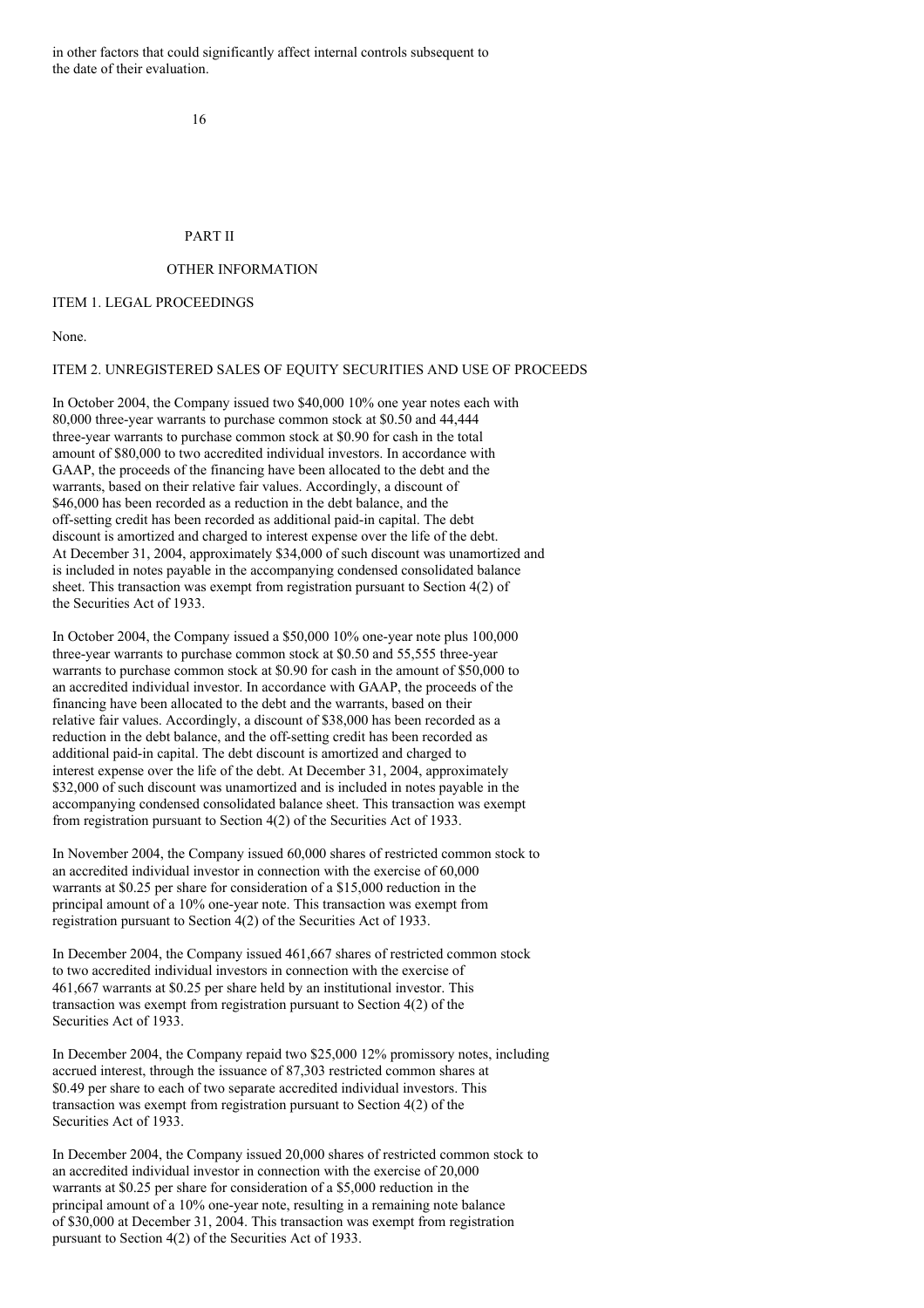In December 2004, the Company issued 60,000 shares of restricted common stock at \$0.50 per share under a consulting agreement with an accredited individual investor, in payment for investor relations consulting services to the Company. This transaction was exempt from registration pursuant to Section 4(2) of the Securities Act of 1933.

# ITEM 3. DEFAULTS UPON SENIOR SECURITIES

As of the date of this report, various promissory notes payable in the aggregate principal amount of \$427,500 have reached maturity and are past due. The Company plans to retire all past due notes by converting to them equity or repaying them with the proceeds of the current equity financing arrangements.

# ITEM 4. SUBMISSION OF MATTERS TO A VOTE OF SECURITY HOLDERS

None

## ITEM 5. OTHER INFORMATION

None

## ITEM 6. EXHIBITS

(a) Exhibits. The following documents are filed as part of this report:

31.1 Certification of CEO pursuant to Securities Exchange Act rules 13a-15 and 15d-15(c) as adopted pursuant to section 302 of the Sarbanes-Oxley act of 2002.

31.2 Certification of CFO pursuant to Securities Exchange Act rules 13a-15 and 15d-15(c) as adopted pursuant to section 302 of the Sarbanes-Oxley act of 2002.

32.1 Certification of James A. Joyce, Chief Executive Officer pursuant to 18 U.S.C. section 1350, as adopted pursuant to section 906 of the Sarbanes-Oxley act of 2002.

32.2 Certification of Edward C. Hall, Chief Financial Officer (Principal Accounting Officer) pursuant to 18 U.S.C. section 1350, as adopted pursuant to section 906 of the Sarbanes-Oxley act of 2002.

17

#### SIGNATURES

In accordance with the requirements of the Exchange Act, the registrant caused this report to be signed on its behalf by the undersigned, thereunto duly authorized.

## AETHLON MEDICAL, INC

Date: February 14, 2005

BY: /S/ JAMES A. JOYCE BY: /S/ EDWARD C. HALL

--------------------------- --------------------------- JAMES A. JOYCE EDWARD C. HALL CHAIRMAN, PRESIDENT AND CHIEF FINANCIAL OFFICER CHIEF EXECUTIVE OFFICER

AETHLON MEDICAL, INC.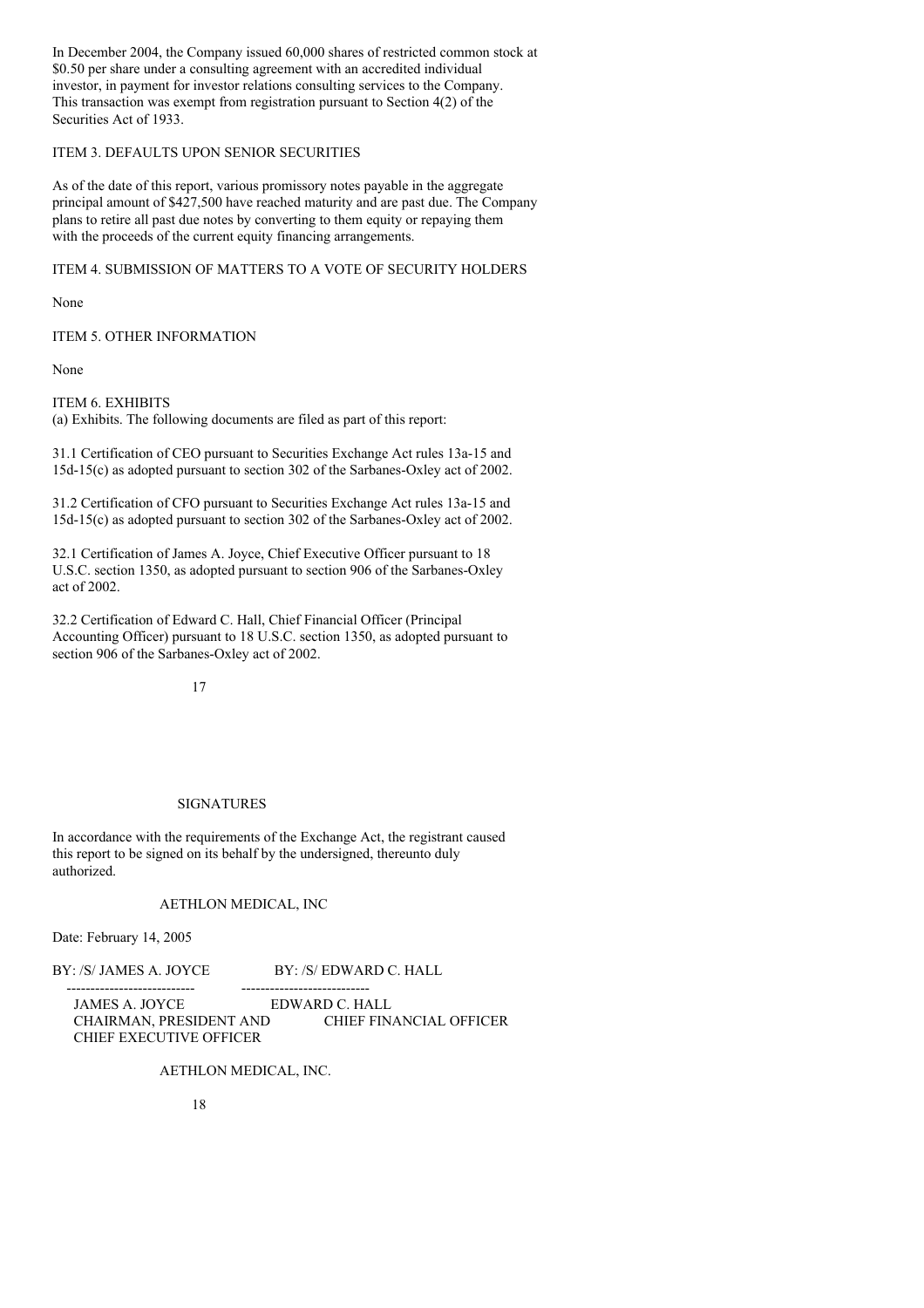## EXHIBIT 31.1

# **CERTIFICATION**

I, James Joyce, certify that:

1. I have reviewed this report on Form 10-QSB of Aethlon Medical, Inc.;

2. Based on my knowledge, this report does not contain any untrue statement of a material fact or omit to state a material fact necessary to make the statements made, in light of the circumstances under which such statements were made, not misleading with respect to the period covered by this report;

3. Based on my knowledge, the financial statements, and other financial information included in this report, fairly present in all material respects the financial condition, results of operations and cash flows of the registrant as of, and for, the periods presented in this report.

4. The registrant's other certifying officers and I are responsible for establishing and maintaining disclosure controls and procedures (as defined in Exchange Act Rules  $13a-15(e)$  and  $15d-15(e)$  for the registrant and have:

a) designed such disclosure controls and procedures, or caused such disclosure controls and procedures to be designed under our supervision, to ensure that material information relating to the registrant, including its consolidated subsidiaries, is made known to us by others within those entities, particularly during the period in which this report is being prepared;

b) evaluated the effectiveness of the registrant's disclosure controls and procedures and presented in this report our conclusions about the effectiveness of the disclosure controls and procedures, as of the end of the period covered by this report based on such evaluation; and

c) disclosed in this report any change in the registrant's internal control over financial reporting that occurred during the registrant's most recent fiscal quarter that has materially affected, or is reasonably likely to materially affect, the registrant's internal control over financial reporting; and

5. The registrant's other certifying officers and I have disclosed, based on our most recent evaluation of internal control over financial reporting, to the registrant's auditors and the audit committee of registrant's board of directors (or persons performing the equivalent functions):

a) all significant deficiencies and material weaknesses in the design or operation of internal control over financial reporting which are reasonably likely to adversely affect the registrant's ability to record, process, summarize and report financial information; and

b) any fraud, whether or not material, that involves management or other employees who have a significant role in the registrant's internal control over financial reporting.

Date: February 14, 2005

/S/ JAMES A. JOYCE --------------------

JAMES A. JOYCE CHIEF EXECUTIVE OFFICER (PRINCIPAL EXECUTIVE OFFICER)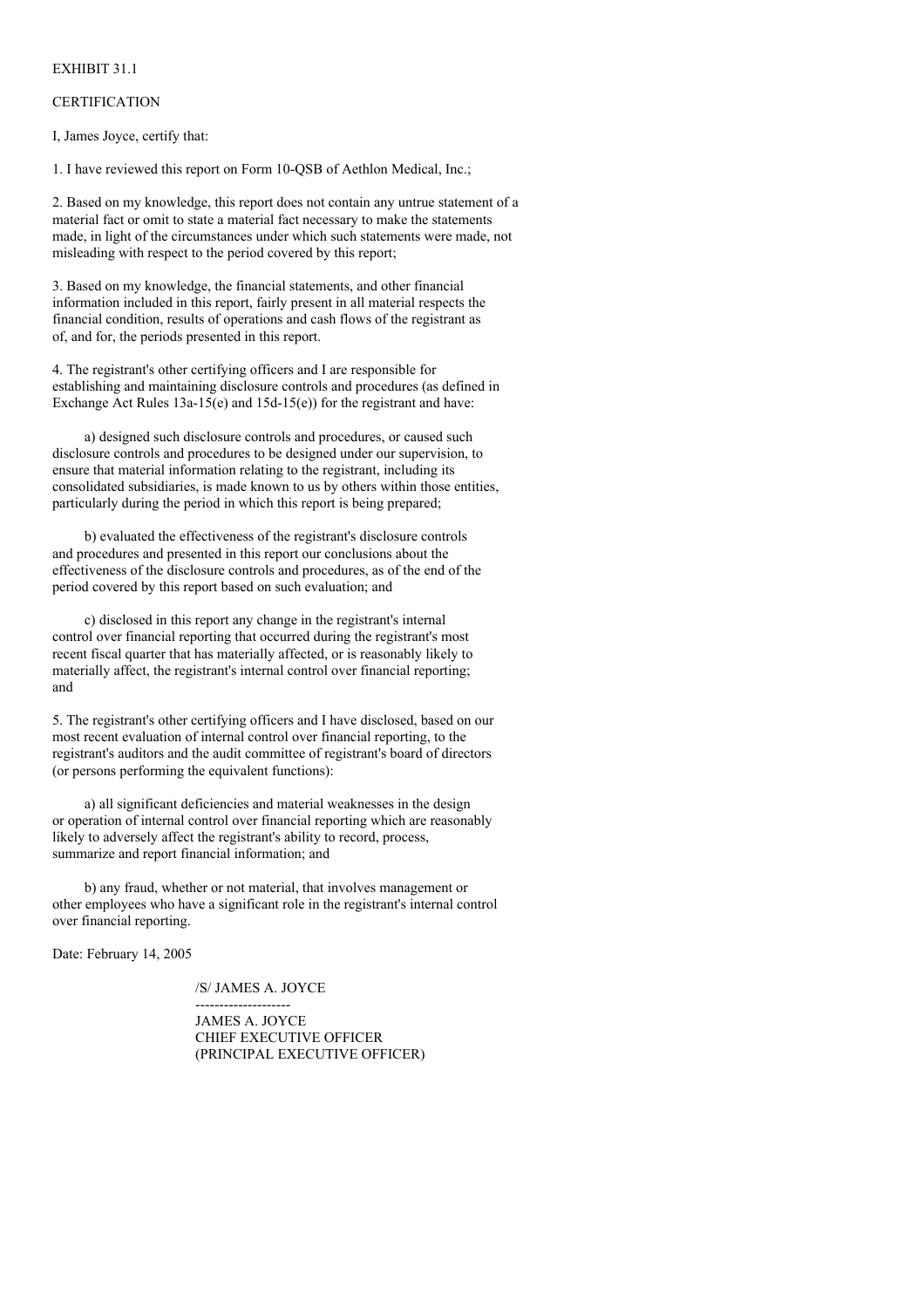## EXHIBIT 31.2

# **CERTIFICATION**

I, Edward C. Hall, certify that:

1. I have reviewed this report on Form 10-QSB of Aethlon Medical, Inc.;

2. Based on my knowledge, this report does not contain any untrue statement of a material fact or omit to state a material fact necessary to make the statements made, in light of the circumstances under which such statements were made, not misleading with respect to the period covered by this report;

3. Based on my knowledge, the financial statements, and other financial information included in this report, fairly present in all material respects the financial condition, results of operations and cash flows of the registrant as of, and for, the periods presented in this report.

4. The registrant's other certifying officers and I are responsible for establishing and maintaining disclosure controls and procedures (as defined in Exchange Act Rules  $13a-15(e)$  and  $15d-15(e)$  for the registrant and have:

a) designed such disclosure controls and procedures, or caused such disclosure controls and procedures to be designed under our supervision, to ensure that material information relating to the registrant, including its consolidated subsidiaries, is made known to us by others within those entities, particularly during the period in which this report is being prepared;

b) evaluated the effectiveness of the registrant's disclosure controls and procedures and presented in this report our conclusions about the effectiveness of the disclosure controls and procedures, as of the end of the period covered by this report based on such evaluation; and

c) disclosed in this report any change in the registrant's internal control over financial reporting that occurred during the registrant's most recent fiscal quarter that has materially affected, or is reasonably likely to materially affect, the registrant's internal control over financial reporting; and;

5. The registrant's other certifying officers and I have disclosed, based on our most recent evaluation of internal control over financial reporting, to the registrant's auditors and the audit committee of registrant's board of directors (or persons performing the equivalent functions):

a) all significant deficiencies and material weaknesses in the design or operation of internal control over financial reporting which are reasonably likely to adversely affect the registrant's ability to record, process, summarize and report financial information; and

b) any fraud, whether or not material, that involves management or other employees who have a significant role in the registrant's internal control over financial reporting.

Date: February 14, 2005

/S/ EDWARD C. HALL

------------------- EDWARD C. HALL CHIEF FINANCIAL OFFICER (PRINCIPAL ACCOUNTING OFFICER)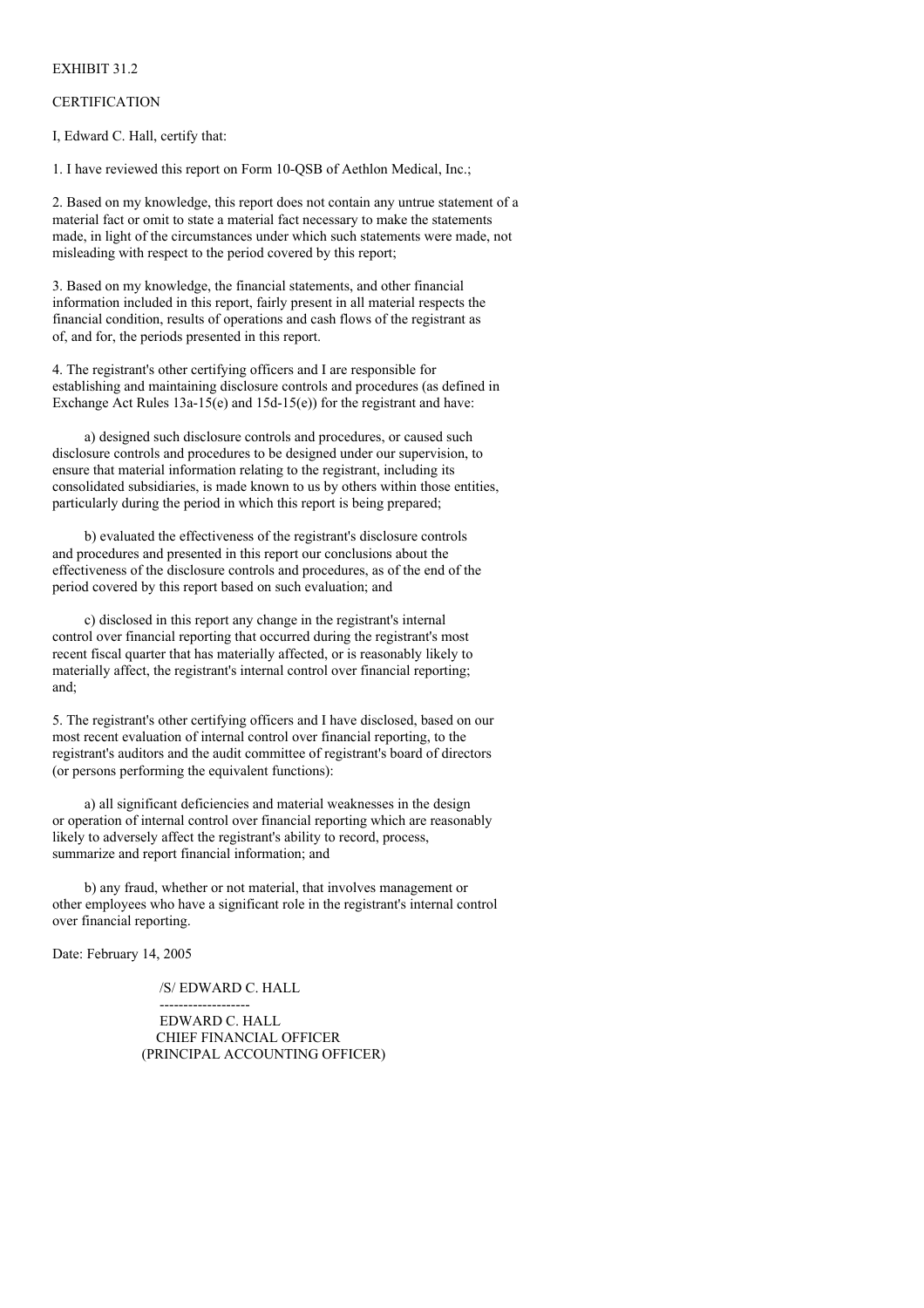## EXHIBIT 32.1

# CERTIFICATION PURSUANT TO 18 U.S.C. SECTION 1350, AS ADOPTED PURSUANT TO SECTION 906 OF THE SARBANES-OXLEY ACT OF 2002

In connection with the Aethlon Medical, Inc. Quarterly Report on Form 10-QSB for the quarter ended December 31, 2004 as filed with the Securities and Exchange Commission on the date hereof, I, James A. Joyce, Chief Executive Officer of the Company, certify, pursuant to 18 U.S.C. Section 1350, as adopted pursuant to Section 906 of the Sarbanes-Oxley Act of 2002, that, to the best of my knowledge:

1. Such quarterly report fully complies with the requirements of Section 13(a) or 15(d) of the Securities Exchange Act of 1934, as amended, and

2. The information contained in such Quarterly Report on Form 10-QSB fairly presents, in all material respects, the financial condition and results of operations of Aethlon Medical, Inc.

Date: February 14, 2005

By: /s/ James A. Joyce James A. Joyce Chief Executive Officer

A signed original of this written statement required by Section 906, or other document authenticating, acknowledging, or otherwise adopting the signature that appears in typed form within the electronic version of this written statement required by Section 906, has been provided to Aethlon Medical, Inc. and will be retained by Aethlon Medical, Inc. and furnished to the Securities and Exchange Commission or its staff upon request.